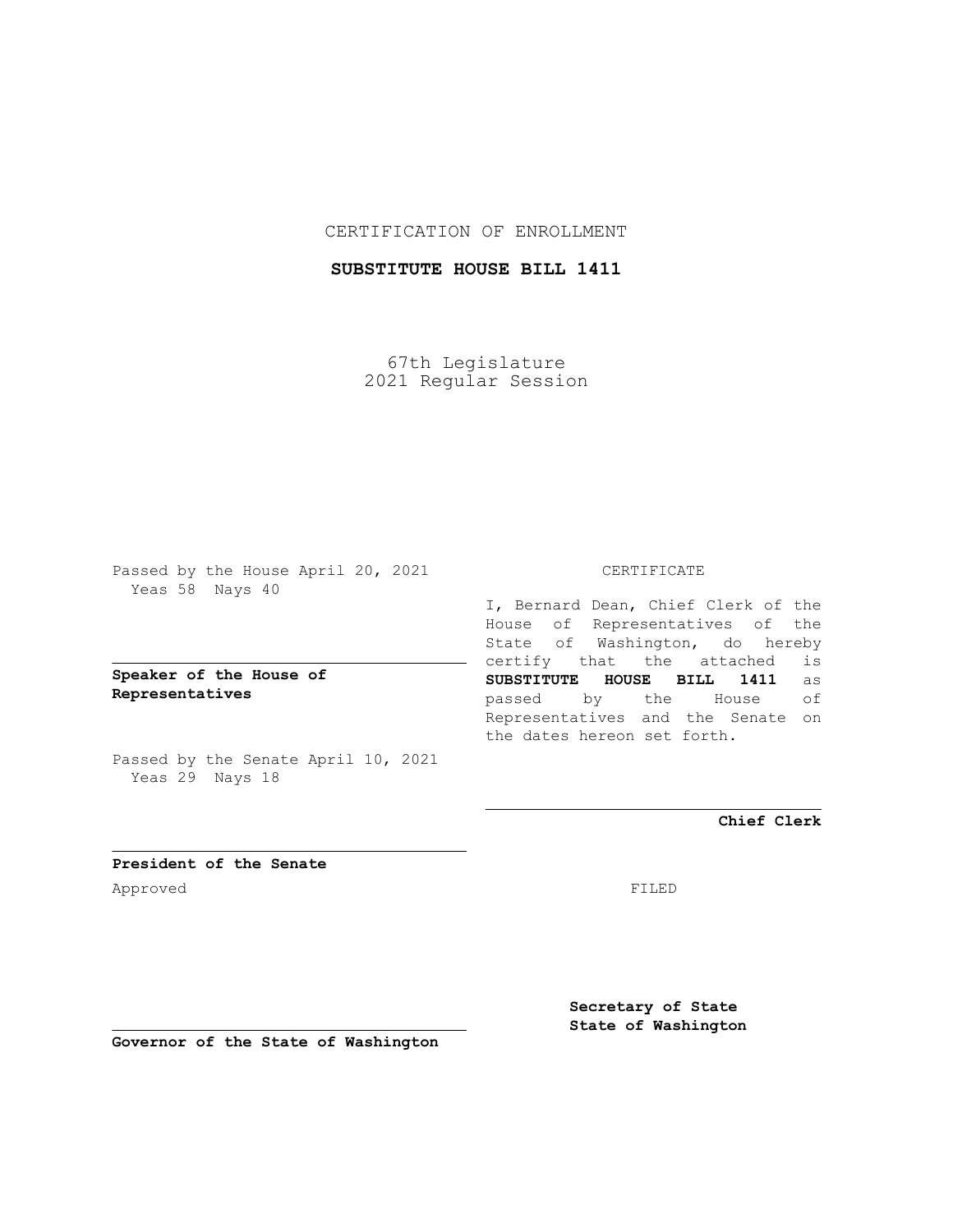#### **SUBSTITUTE HOUSE BILL 1411**

AS AMENDED BY THE SENATE

Passed Legislature - 2021 Regular Session

## **State of Washington 67th Legislature 2021 Regular Session**

**By** House Health Care & Wellness (originally sponsored by Representatives Simmons, Davis, Santos, Valdez, Berry, and Fitzgibbon)

READ FIRST TIME 02/15/21.

 AN ACT Relating to health care workforce eligibility for persons with prior involvement with the criminal justice system; amending RCW 9.97.020, 43.20A.710, 70.128.120, 70.128.120, and 70.128.130; adding a new section to chapter 43.20A RCW; adding a new section to chapter 5 74.39A RCW; creating new sections; providing an effective date; and 6 providing expiration dates.

7 BE IT ENACTED BY THE LEGISLATURE OF THE STATE OF WASHINGTON:

8 NEW SECTION. **Sec. 1.** A new section is added to chapter 43.20A 9 RCW to read as follows:

 (1) Where the department is required to screen a long-term care worker, contracted provider, or licensee through a background check to determine whether the person has a history that would disqualify the person from having unsupervised access to, working with, or providing supervision, care, or treatment to vulnerable adults or children, the department may not automatically disqualify a person on the basis of a criminal record that includes a conviction of any of the following crimes once the specified amount of time has passed for 18 the particular crime:

19 (a) Selling marijuana to a person under RCW 69.50.401 after three 20 years or more have passed between the most recent conviction and the 21 date the background check is processed;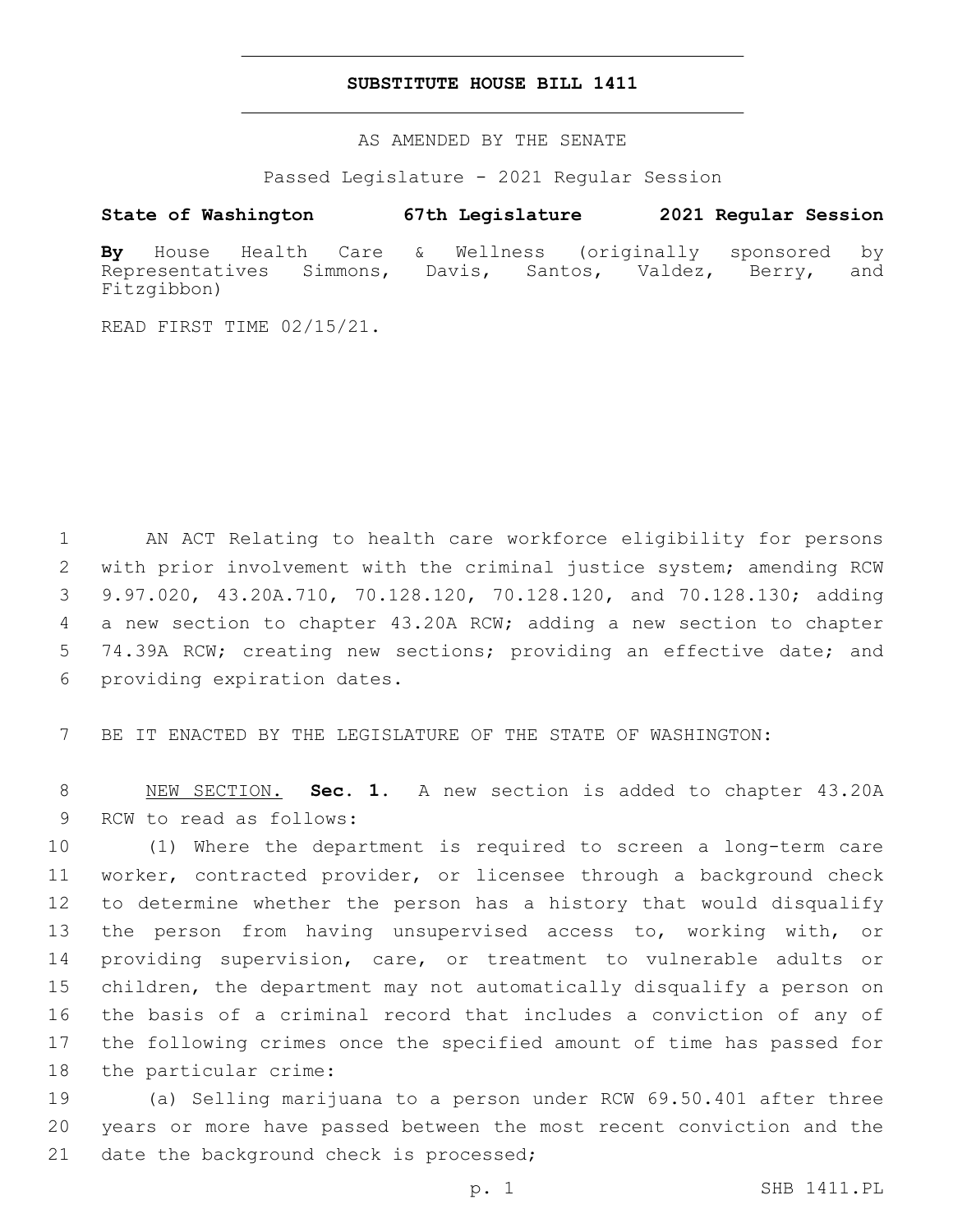(b) Theft in the first degree under RCW 9A.56.030 after 10 years or more have passed between the most recent conviction and the date 3 the background check is processed;

 (c) Robbery in the second degree under RCW 9A.56.210 after five years or more have passed between the most recent conviction and the 6 date the background check is processed;

 (d) Extortion in the second degree under RCW 9A.56.130 after five years or more have passed between the most recent conviction and the 9 date the background check is processed;

 (e) Assault in the second degree under RCW 9A.36.021 after five years or more have passed between the most recent conviction and the 12 date the background check is processed; and

 (f) Assault in the third degree under RCW 9A.36.031 after five years or more have passed between the most recent conviction and the 15 date the background check is processed.

 (2) The provisions of subsection (1) of this section do not apply where the department is performing background checks for the 18 department of children, youth, and families.

 (3) The provisions of subsection (1) of this section do not apply to department employees or applicants for department positions except for positions in the state-operated community residential program.

 (4) Notwithstanding subsection (1) of this section, a long-term care worker, contracted provider, or licensee may not provide, or be paid to provide, care to children or vulnerable adults under the medicare or medicaid programs if the worker is excluded from 26 participating in those programs by federal law.

 (5) The department, a contracted provider, or a licensee, when conducting a character, competence, and suitability review for the purpose of hiring, licensing, certifying, contracting with, permitting, or continuing to permit a person to be employed in any position caring for or having unsupervised access to vulnerable adults or children, may, in its sole discretion, determine whether to consider any of the convictions identified in subsection (1) of this section. If the department or a consumer directed employer as defined in RCW 74.39A.009 determines that an individual with any of the convictions identified in subsection (1) of this section is qualified to provide services to a department client as an individual provider as defined in RCW 74.39A.240, the department or the consumer directed employer must provide the client, and their guardian if any, with the results of the state background check for their determination of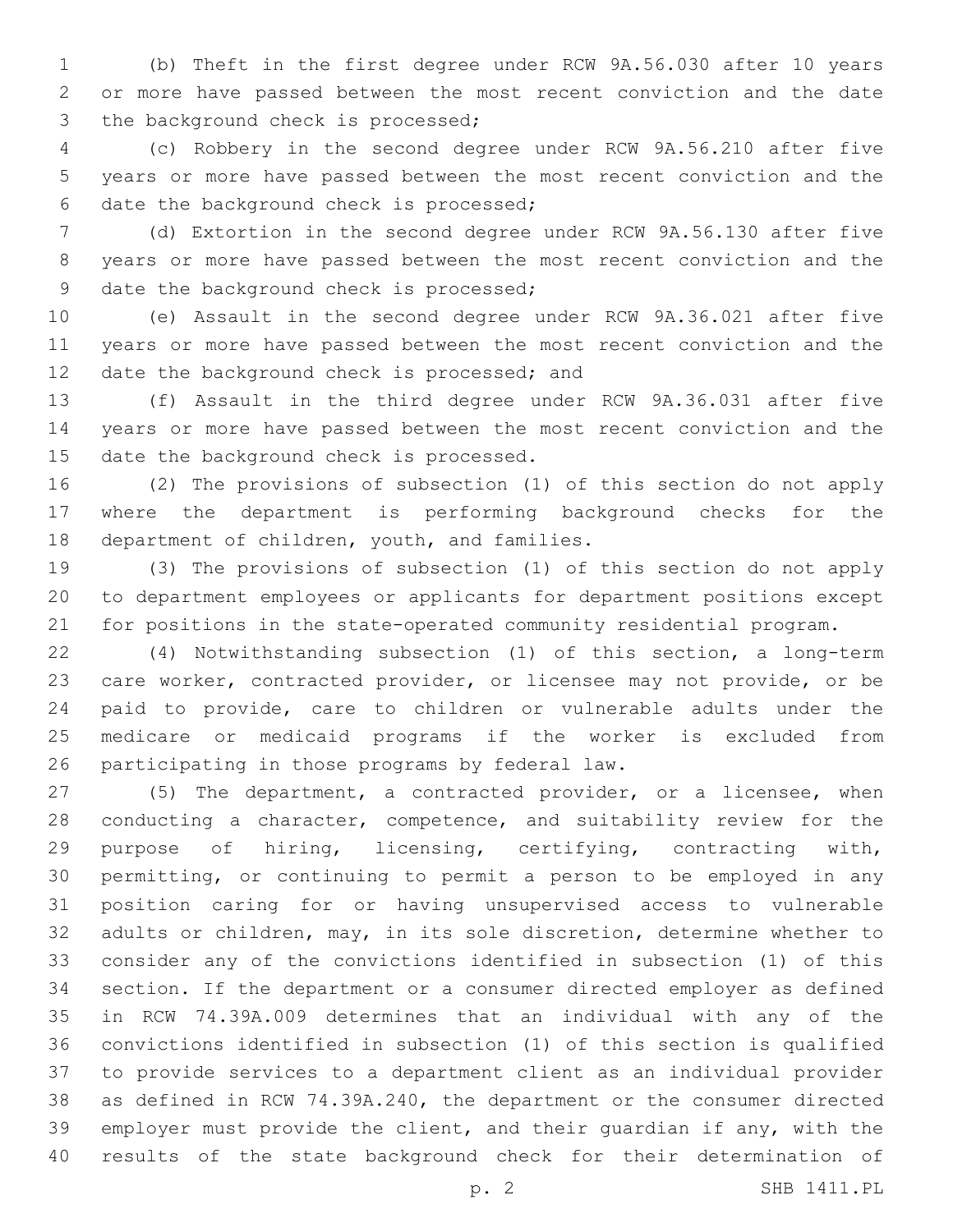character, suitability, and competence of the individual before the individual begins providing services. The department, a contracted provider, or a licensee, when conducting a character, competence, and suitability review for the purpose of hiring, licensing, certifying, contracting with, permitting, or continuing to permit a person to be employed in any position caring for or having unsupervised access to vulnerable adults or children, has a rebuttable presumption that its exercise of discretion under this section or the refusal to exercise such discretion was appropriate. This subsection does not create a 10 duty for the department to conduct a character, competence, and 11 suitability review.

# 12 (6) For the purposes of the section:

 (a) "Contracted provider" means a provider, and its employees, contracted with the department or an area agency on aging to provide services to department clients under programs under chapter 74.09, 74.39, 74.39A, or 71A.12 RCW. "Contracted provider" includes area agencies on aging and their subcontractors who provide case 18 management.

 (b) "Licensee" means a nonstate facility or setting that is licensed or certified, or has applied to be licensed or certified, by the department and includes the licensee and its employees.

 NEW SECTION. **Sec. 2.** A new section is added to chapter 74.39A 23 RCW to read as follows:

 (1) The department shall facilitate a work group dedicated to expanding the long-term care workforce while continuing to recognize the importance of protecting vulnerable adults, racial equity in client choice, just compensation for unpaid care work while preserving choice for those who wish to be informal caregivers without pay, and paid services. The work group shall identify recommendations on informed choice through a process by which older adults and people with disabilities may hire a trusted individual with a criminal record that would otherwise disqualify the person from providing paid home care services under this chapter. The work group's recommendations on the informed choice process shall include:

- 35 (a) Client safety;
- (b) Client direction;36
- 37 (c) Racial equity;
- 38 (d) Cultural competence;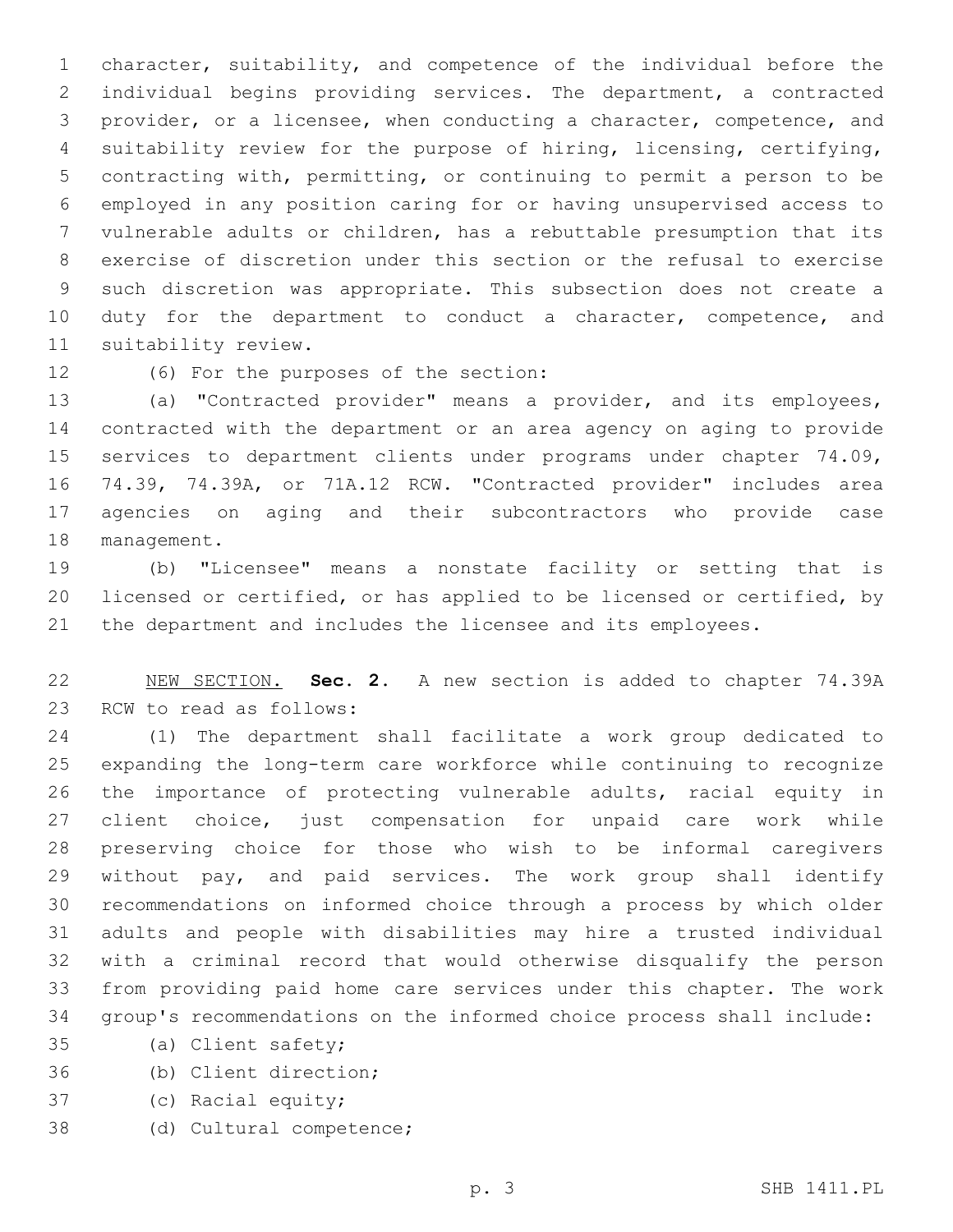1 (e) Economic consequences of unpaid caregiving on caregivers and 2 people receiving care; 3 (f) Categories of eligible workers (family, friend, trusted 4 individuals, or others); 5 (g) Disqualifying crimes, if any; 6 (h) Mechanisms for consideration (attestation, petition, other); 7 and 8 (i) Workforce development. (2)(a) The work group shall consist of:9 10 (i) Two representatives from the department; 11 (ii) Two representatives from community-based organizations that 12 represent people with criminal records; 13 (iii) One representative from a community-based organization that 14 represents Black communities; 15 (iv) Two representatives, one from the west side of the Cascade 16 mountains and one from the east side of the Cascade mountains, from 17 federally recognized tribes; 18 (v) One representative from a community-based organization that 19 represents immigrant populations or persons of color; 20 (vi) Three representatives from the union representing the 21 majority of long-term care workers in Washington; 22 (vii) One representative of a consumer-directed employer; 23 (viii) One representative of an association representing area 24 agencies on aging in Washington; 25 (ix) One representative from the office of the state long-term 26 care ombuds; 27 (x) One representative from the office of the state developmental 28 disability ombuds; 29 (xi) One representative of an association representing medicaid 30 home care agencies; 31 (xii) One representative from the Washington state attorney 32 general's office; 33 (xiii) Four representatives from organizations representing 34 seniors and individuals with physical or developmental disabilities; 35 (xiv) Two representatives who are current or previous consumers 36 of personal care services and who represent the diversity of the 37 disability community; and 38 (xv) Two representatives who receive unpaid care from individuals 39 who are unable to become medicaid paid home care workers because of 40 disqualifying convictions.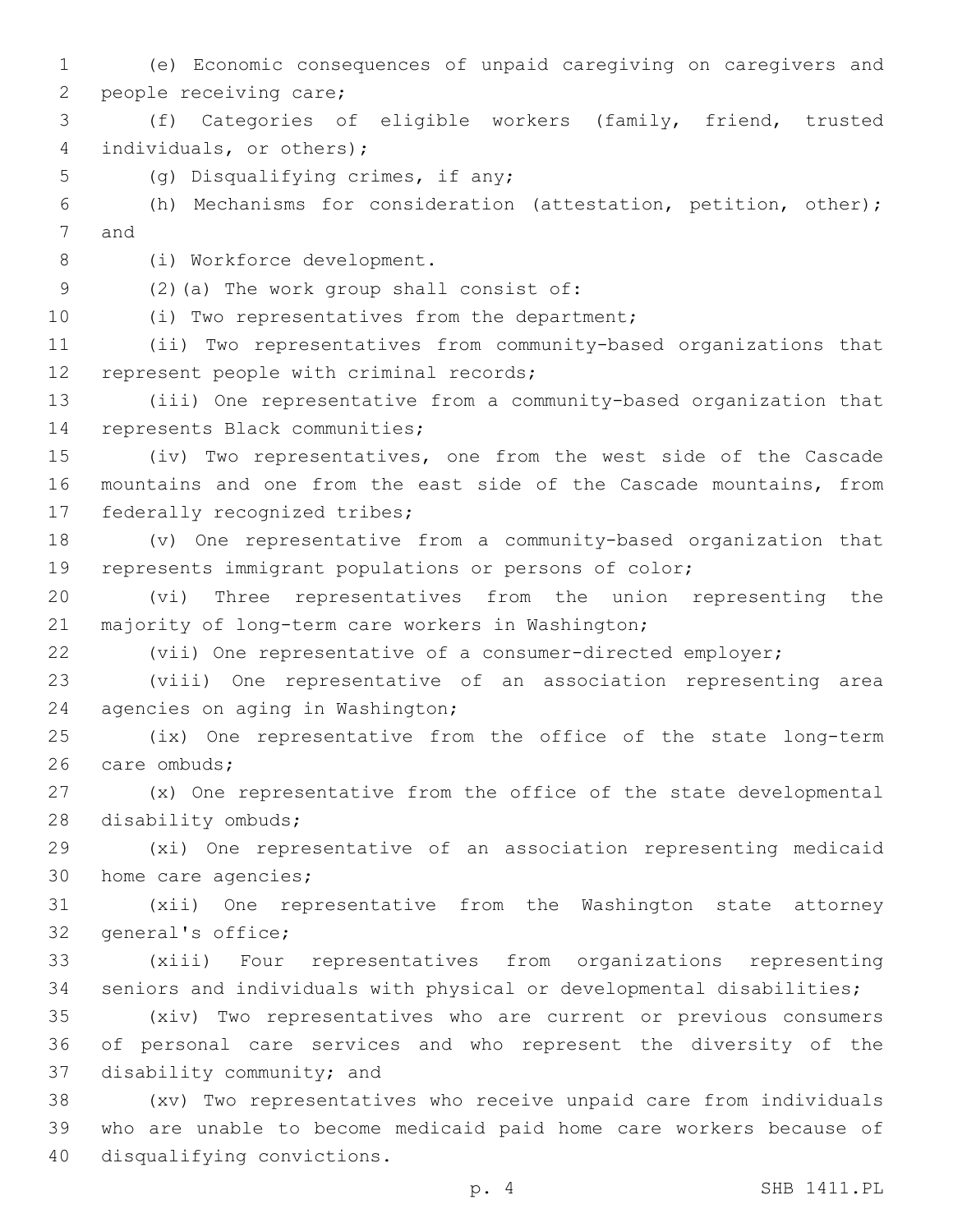(b) The department shall invite the participation of persons with expertise in the background check process to provide advice and consultation to the work group with respect to the development of the proposed process under subsection (1) of this section.

 (c) Appointments to the work group shall be made by the department. The department shall convene the meetings of the work 7 group and serve as the facilitator.

 (3) The work group shall devote at least one meeting to reviewing and analyzing racial disparities relevant to the work group's direction under subsection (1) of this section, including disparities in charges and disqualifications in providing paid home care services 12 under this chapter.

 (4) The work group must submit its recommendations to the legislature by December 1, 2022. The recommendations must include a proposed process for clients to hire a trusted individual with a criminal record. The proposed process must include a recommended communication strategy to inform older adults and people with 18 disabilities in Washington about the process.

19 (5) This section expires July 1, 2023.

 **Sec. 3.** RCW 9.97.020 and 2017 3rd sp.s. c 6 s 806 are each 21 amended to read as follows:

 (1) Except as provided in this section, no state, county, or municipal department, board, officer, or agency authorized to assess 24 the qualifications of any applicant for a license, certificate of authority, qualification to engage in the practice of a profession or business, or for admission to an examination to qualify for such a 27 license or certificate may disqualify a qualified applicant, solely based on the applicant's criminal history, if the qualified applicant has obtained a certificate of restoration of opportunity and the applicant meets all other statutory and regulatory requirements, except as required by federal law or exempted under this subsection. Nothing in this section is interpreted as restoring or creating a means to restore any firearms rights or eligibility to obtain a firearm dealer license pursuant to RCW 9.41.110 or requiring the 35 removal of a protection order.

 (a)(i) Criminal justice agencies, as defined in RCW 10.97.030, and the Washington state bar association are exempt from this 38 section.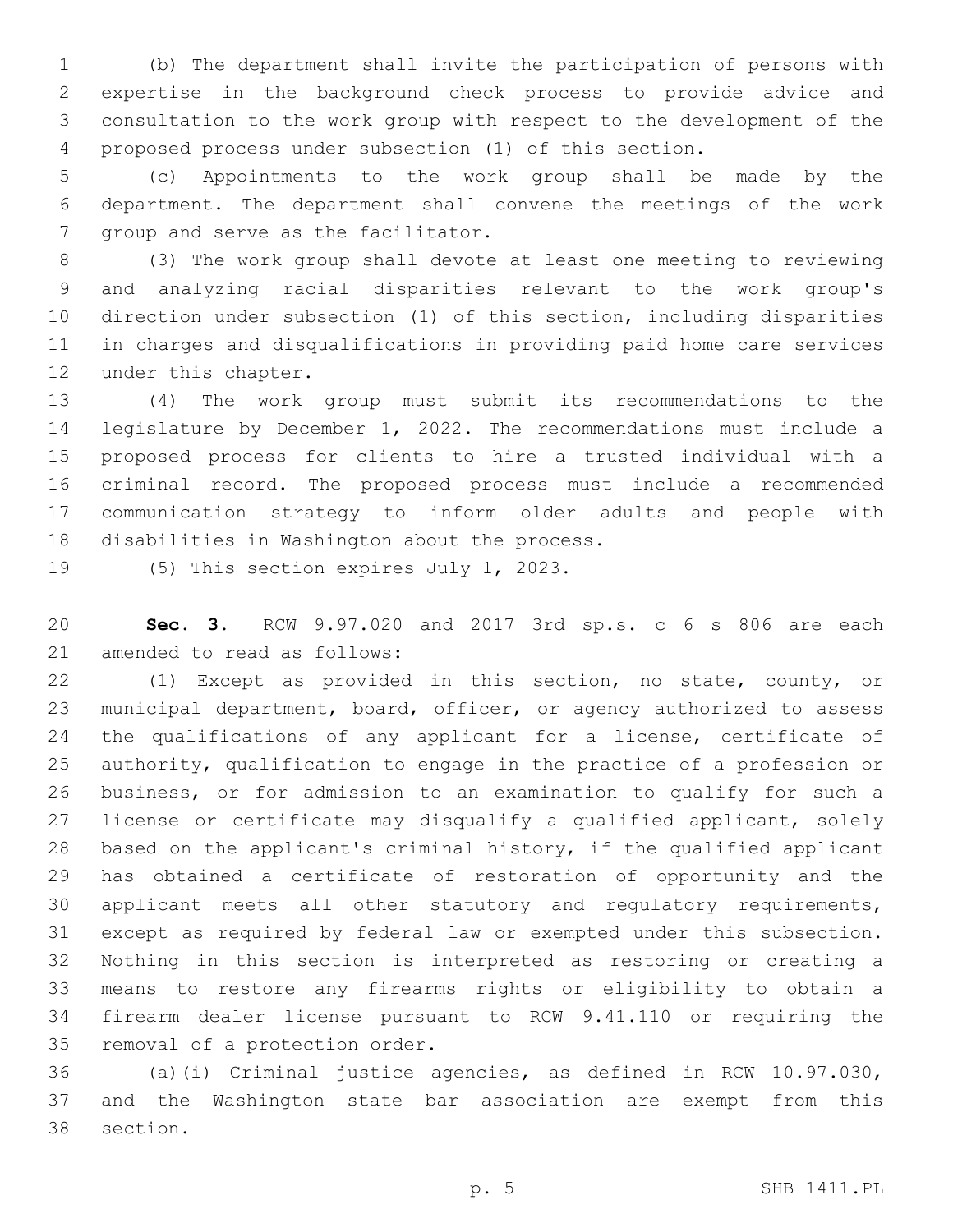1 (ii) This section does not apply to the licensing, certification, 2 or qualification of the following professionals: Accountants, RCW 3 18.04.295; ((assisted living facilities employees, RCW 18.20.125;)) 4 bail bond agents, RCW 18.185.020; escrow agents, RCW 18.44.241; 5 ((<del>long-term care workers, RCW 18.88B.080;</del>)) nursing home 6 administrators, RCW 18.52.071; nursing, chapter 18.79 RCW; physicians 7 and physician assistants, chapters 18.71 and 18.71A RCW; private 8 investigators, RCW 18.165.030; receivers, RCW 7.60.035; teachers, 9 chapters 28A.405 and 28A.410 RCW; notaries public, chapter 42.45 RCW; 10 private investigators, chapter 18.165 RCW; real estate brokers and 11 salespersons, chapters 18.85 and 18.86 RCW; security quards, chapter 12 18.170 RCW; and vulnerable adult care providers, RCW 43.43.842, who 13 are not home care aides, chapter 18.88B RCW, or contracted providers 14 or licensees as defined in section 1 of this act.

15 (iii) To the extent this section conflicts with the requirements 16 for receipt of federal funding under the adoption and safe families 17 act, 42 U.S.C. Sec. 671, this section does not apply.

18 (b) Unless otherwise ((addressed in statute)) prohibited by law, 19 in cases where an applicant would be disqualified under RCW 20 ((43.20A.710)) 43.216.170, and the applicant has obtained a 21 certificate of restoration of opportunity for a disqualifying 22 conviction, ((the department of social and health services and)) the 23 department of children, youth, and families may, after review of 24 relevant factors, including the nature and seriousness of the 25 offense, time that has passed since conviction, changed circumstances 26 since the offense occurred, and the nature of the employment or 27 license sought, at their discretion:

 (i) Allow the applicant to have unsupervised access to children, vulnerable adults, or individuals with mental illness or developmental disabilities if the applicant is otherwise qualified 31 and suitable; or

32 (ii) Disqualify the applicant solely based on the applicant's 33 criminal history.

 (c) Unless otherwise prohibited by law, in cases in which an applicant would be disqualified under RCW 43.20A.710, 43.43.842, or department rule, and the applicant has obtained a certificate of 37 restoration of opportunity for a disqualifying conviction, the 38 department of social and health services may, after review of relevant factors, including the nature and seriousness of the offense, time that has passed since conviction, changed circumstances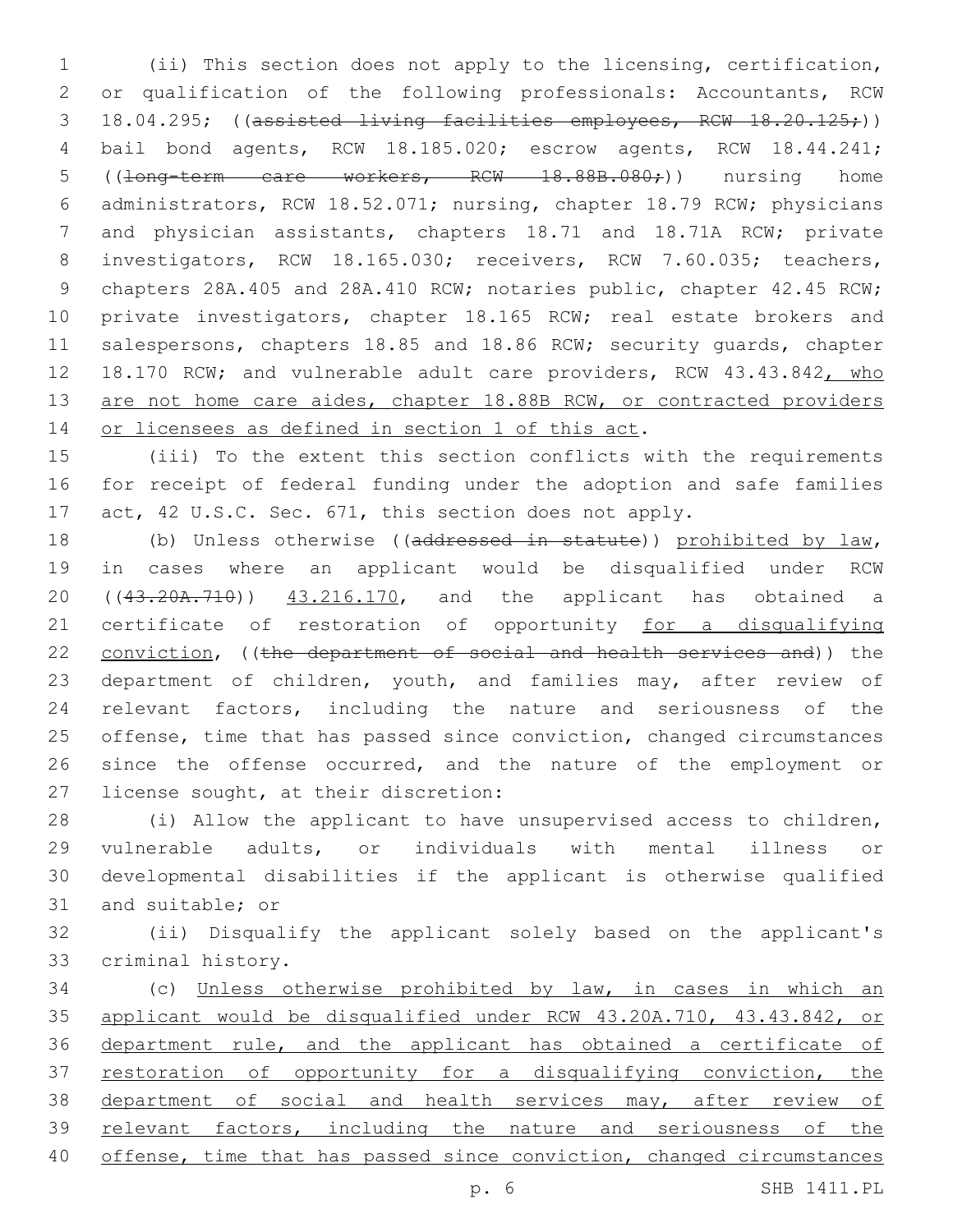since the offense occurred, and the nature of the employment or 2 license sought, at its discretion:

 (i) Allow the applicant to have unsupervised access to children, vulnerable adults, or individuals with mental illness or developmental disabilities if the applicant is otherwise qualified and suitable; or

 (ii) Disqualify the applicant solely based on the applicant's criminal history.

9 (d) If the practice of a profession or business involves unsupervised contact with vulnerable adults, children, or individuals with mental illness or developmental disabilities, or populations otherwise defined by statute as vulnerable, the department of health may, after review of relevant factors, including the nature and seriousness of the offense, time that has passed since conviction, 15 changed circumstances since the offense occurred, and the nature of the employment or license sought, at its discretion:

 (i) Disqualify an applicant who has obtained a certificate of restoration of opportunity, for a license, certification, or registration to engage in the practice of a health care profession or business solely based on the applicant's criminal history; or

 (ii) If such applicant is otherwise qualified and suitable, credential or credential with conditions an applicant who has obtained a certificate of restoration of opportunity for a license, certification, or registration to engage in the practice of a health 25 care profession or business.

 $((\overline{d}))$  (e) The state of Washington, any of its counties, cities, towns, municipal corporations, or quasi-municipal corporations, the 28 department of health, the department of social and health services, and its officers, employees, contractors, and agents are immune from suit in law, equity, or any action under the administrative procedure act based upon its exercise of discretion under this section. This section does not create a protected class; private right of action; any right, privilege, or duty; or change to any right, privilege, or duty existing under law. This section does not modify a licensing or certification applicant's right to a review of an agency's decision under the administrative procedure act or other applicable statute or agency rule. A certificate of restoration of opportunity does not remove or alter citizenship or legal residency requirements already 39 in place for state agencies and employers.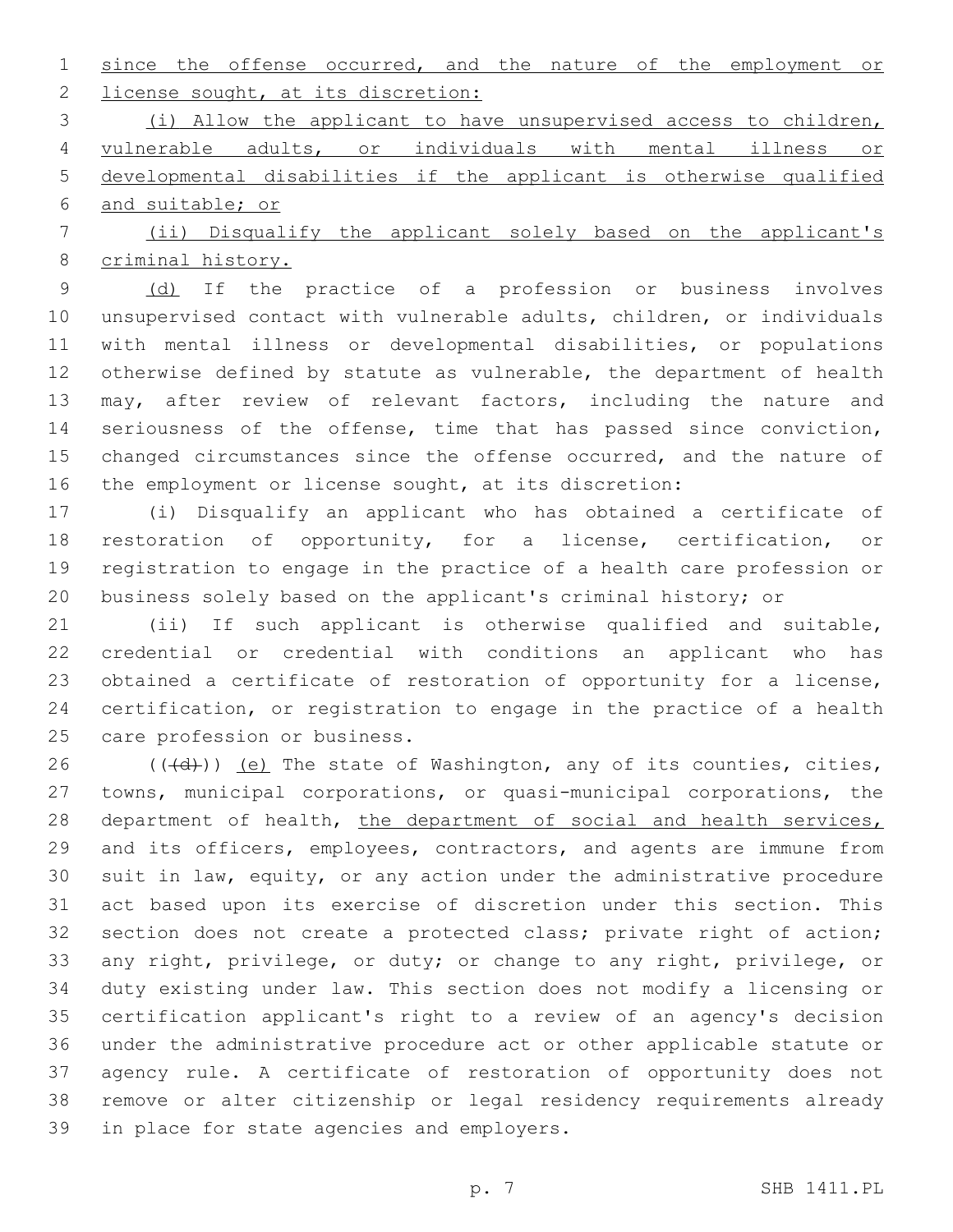(2) A qualified court has jurisdiction to issue a certificate of restoration of opportunity to a qualified applicant.

 (a) A court must determine, in its discretion whether the certificate:4

5 (i) Applies to all past criminal history; or

 (ii) Applies only to the convictions or adjudications in the 7 jurisdiction of the court.

 (b) The certificate does not apply to any future criminal justice involvement that occurs after the certificate is issued.

 (c) A court must determine whether to issue a certificate by determining whether the applicant is a qualified applicant as defined 12 in RCW 9.97.010.

 (3) An employer or housing provider may, in its sole discretion, determine whether to consider a certificate of restoration of opportunity issued under this chapter in making employment or rental decisions. An employer or housing provider is immune from suit in law, equity, or under the administrative procedure act for damages based upon its exercise of discretion under this section or the refusal to exercise such discretion. In any action at law against an employer or housing provider arising out of the employment of or provision of housing to the recipient of a certificate of restoration 22 of opportunity, evidence of the crime for which a certificate of restoration of opportunity has been issued may not be introduced as evidence of negligence or intentionally tortious conduct on the part of the employer or housing provider. This subsection does not create a protected class, private right of action, any right, privilege, or duty, or to change any right, privilege, or duty existing under law related to employment or housing except as provided in RCW 7.60.035.

 (4) The department of social and health services, and contracted 30 providers and licensees as defined in section 1 of this act, when hiring, licensing, certifying, contracting with, permitting, or continuing to permit a person to be employed in any position caring for or having unsupervised access to vulnerable adults or children, may, in their sole discretion, determine whether to consider a 35 certificate of restoration of opportunity issued under this chapter. If the department or a consumer directed employer as defined in RCW 74.39A.009 determines that an individual with a certificate of restoration of opportunity is qualified to work as an individual provider as defined in RCW 74.39A.240, the department or the consumer 40 directed employer must provide the client, and their quardian if any,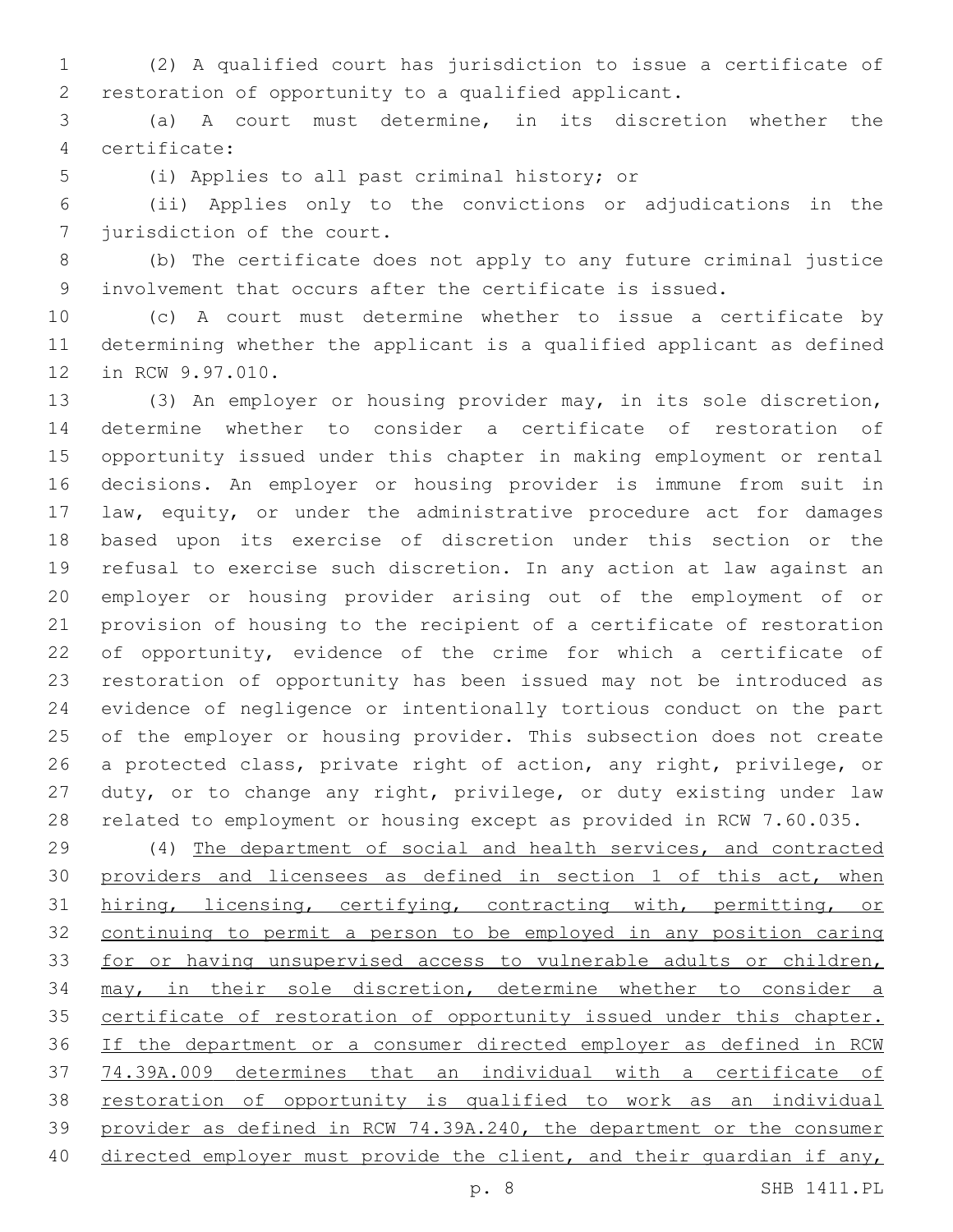with the results of the state background check for their 2 determination of character, suitability, and competence of the individual before the individual begins providing services. The department of social and health services, or contracted providers or licensees as defined in section 1 of this act, when hiring, licensing, certifying, contracting with, permitting, or continuing to permit a person to be employed in any position caring for or having unsupervised access to vulnerable adults or children, have a rebuttable presumption that their exercise of discretion under this subsection or the refusal to exercise such discretion was 11 appropriate. This subsection does not create a protected class, a 12 private right of action, or any right, privilege, or duty, or to 13 change any right, privilege, or duty existing under law related to 14 the department of social and health services, contracted providers, and licensees as defined in section 1 of this act.

 (5)(a) Department of social and health services: A certificate of restoration of opportunity does not apply to the state abuse and neglect registry. No finding of abuse, neglect, or misappropriation of property may be removed from the registry based solely on a certificate. The department must include such certificates as part of its criminal history record reports, qualifying letters, or other assessments pursuant to RCW 43.43.830 through 43.43.838. The department shall adopt rules to implement this subsection.

 (b) Washington state patrol: The Washington state patrol is not required to remove any records based solely on a certificate of restoration of opportunity. The state patrol must include a certificate as part of its criminal history record report.

(c) Court records:28

 (i) A certificate of restoration of opportunity has no effect on any other court records, including records in the judicial information system. The court records related to a certificate of restoration of opportunity must be processed and recorded in the same 33 manner as any other record.

 (ii) The qualified court where the applicant seeks the certificate of restoration of opportunity must administer the court records regarding the certificate in the same manner as it does 37 regarding all other proceedings.

 (d) Effect in other judicial proceedings: A certificate of restoration of opportunity may only be submitted to a court to demonstrate that the individual met the specific requirements of this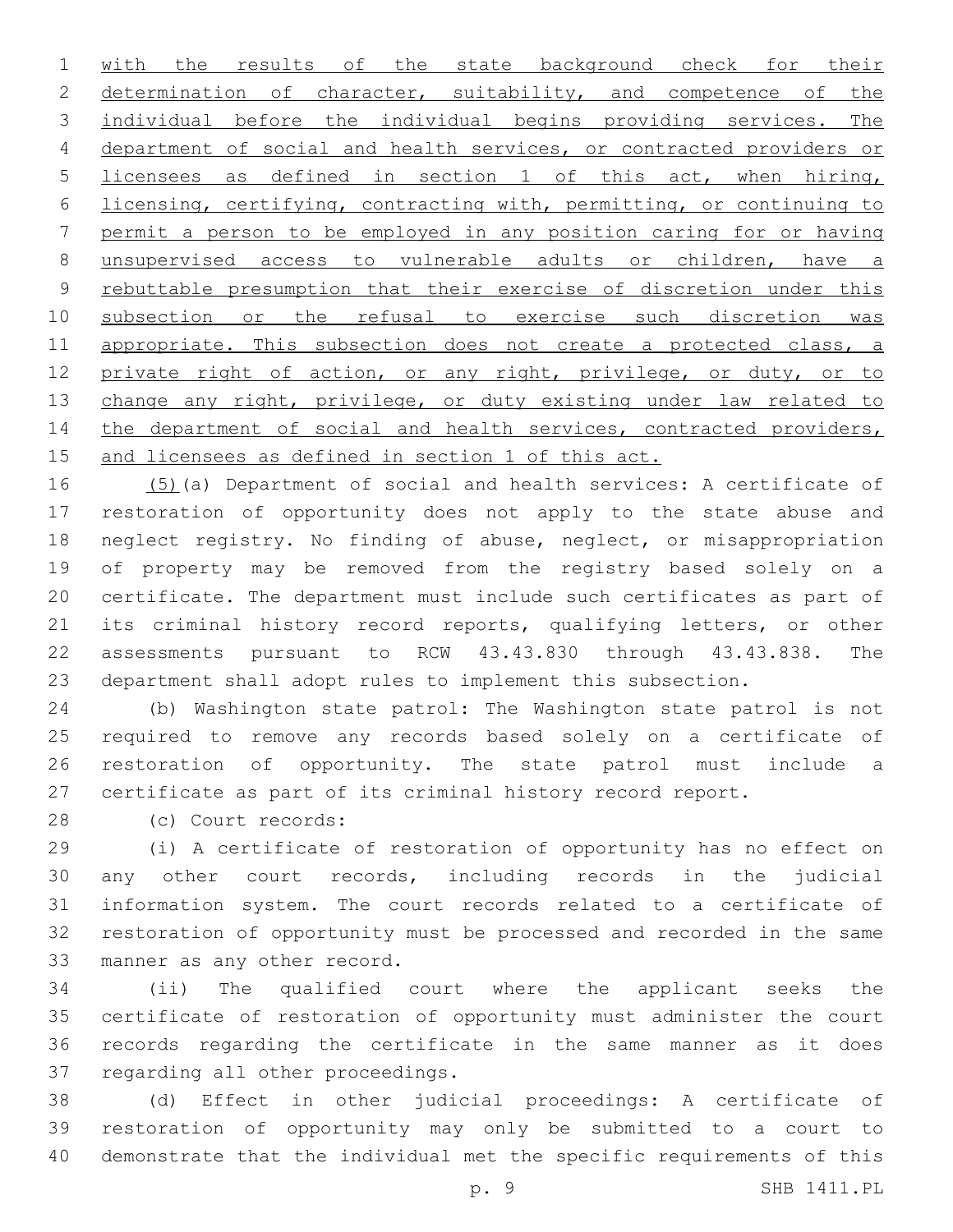section and not for any other procedure, including evidence of character, reputation, or conduct. A certificate is not an equivalent procedure under Rule of Evidence 609(c).3

 (e) Department of health: The department of health must include a certificate of restoration of opportunity on its public website if:

 (i) Its website includes an order, stipulation to informal disposition, or notice of decision related to the conviction 8 identified in the certificate of restoration of opportunity; and

 (ii) The credential holder has provided a certified copy of the certificate of restoration of opportunity to the department of 11 health.

 (f) Department of children, youth, and families: A certificate of restoration of opportunity does not apply to founded findings of child abuse or neglect. No finding of child abuse or neglect may be destroyed based solely on a certificate. The department of children, youth, and families must include such certificates as part of its criminal history record reports, qualifying letters, or other assessments pursuant to RCW 43.43.830 through 43.43.838. The department of children, youth, and families shall adopt rules to 20 implement this subsection  $((44))$   $(5)$   $(f)$ .

 $(1)$  (( $(45)$ )) (6) In all cases, an applicant must provide notice to the prosecutor in the county where he or she seeks a certificate of restoration of opportunity of the pendency of such application. If the applicant has been sentenced by any other jurisdiction in the five years preceding the application for a certificate, the applicant must also notify the prosecuting attorney in those jurisdictions. The prosecutor in the county where an applicant applies for a certificate shall provide the court with a report of the applicant's criminal 29 history.

30  $((+6+))$   $(7)$  Application for a certificate of restoration of 31 opportunity must be filed as a civil action.

 $((+7+))$   $(8)$  A superior court in the county in which the applicant resides may decline to consider the application for certificate of restoration of opportunity. If the superior court in which the applicant resides declines to consider the application, the court must dismiss the application without prejudice and the applicant may refile the application in another qualified court. The court must state the reason for the dismissal on the order. If the court determines that the applicant does not meet the required qualifications, then the court must dismiss the application without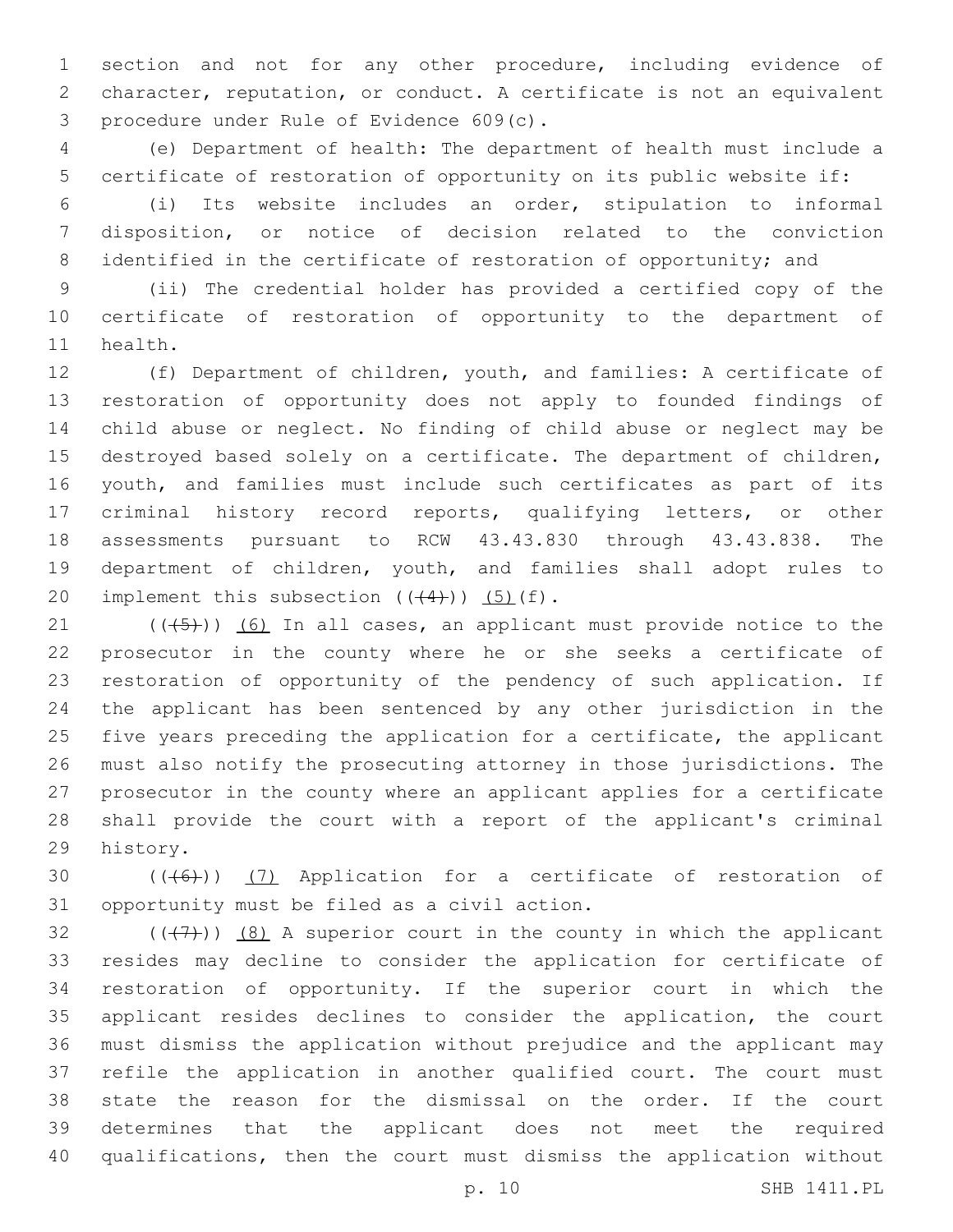prejudice and state the reason(s) on the order. The superior court in the county of the applicant's conviction or adjudication may not 3 decline to consider the application.

 (( $\left(\frac{48}{1}\right)$ ) (9) Unless the qualified court determines that a hearing on an application for certificate of restoration is necessary, the court must decide without a hearing whether to grant the certificate of restoration of opportunity based on a review of the application filed by the applicant and pleadings filed by the prosecuting 9 attorney.

 $((+9+))$   $(10)$  The clerk of the court in which the certificate of restoration of opportunity is granted shall transmit the certificate of restoration of opportunity to the Washington state patrol identification section, which holds criminal history information for the person who is the subject of the conviction. The Washington state patrol shall update its records to reflect the certificate of 16 restoration of opportunity.

 $((+10))$   $(11)$  (a) The administrative office of the courts shall develop and prepare instructions, forms, and an informational brochure designed to assist applicants applying for a certificate of 20 restoration of opportunity.

 (b) The instructions must include, at least, a sample of a standard application and a form order for a certificate of 23 restoration of opportunity.

 (c) The administrative office of the courts shall distribute a master copy of the instructions, informational brochure, and sample application and form order to all county clerks and a master copy of the application and order to all superior courts by January 1, 2017.

 (d) The administrative office of the courts shall determine the significant non-English-speaking or limited English-speaking populations in the state. The administrator shall then arrange for translation of the instructions, which shall contain a sample of the standard application and order, and the informational brochure into languages spoken by those significant non-English-speaking populations and shall distribute a master copy of the translated instructions and informational brochures to the county clerks by 36 January 1, 2017.

 (e) The administrative office of the courts shall update the instructions, brochures, standard application and order, and translations when changes in the law make an update necessary.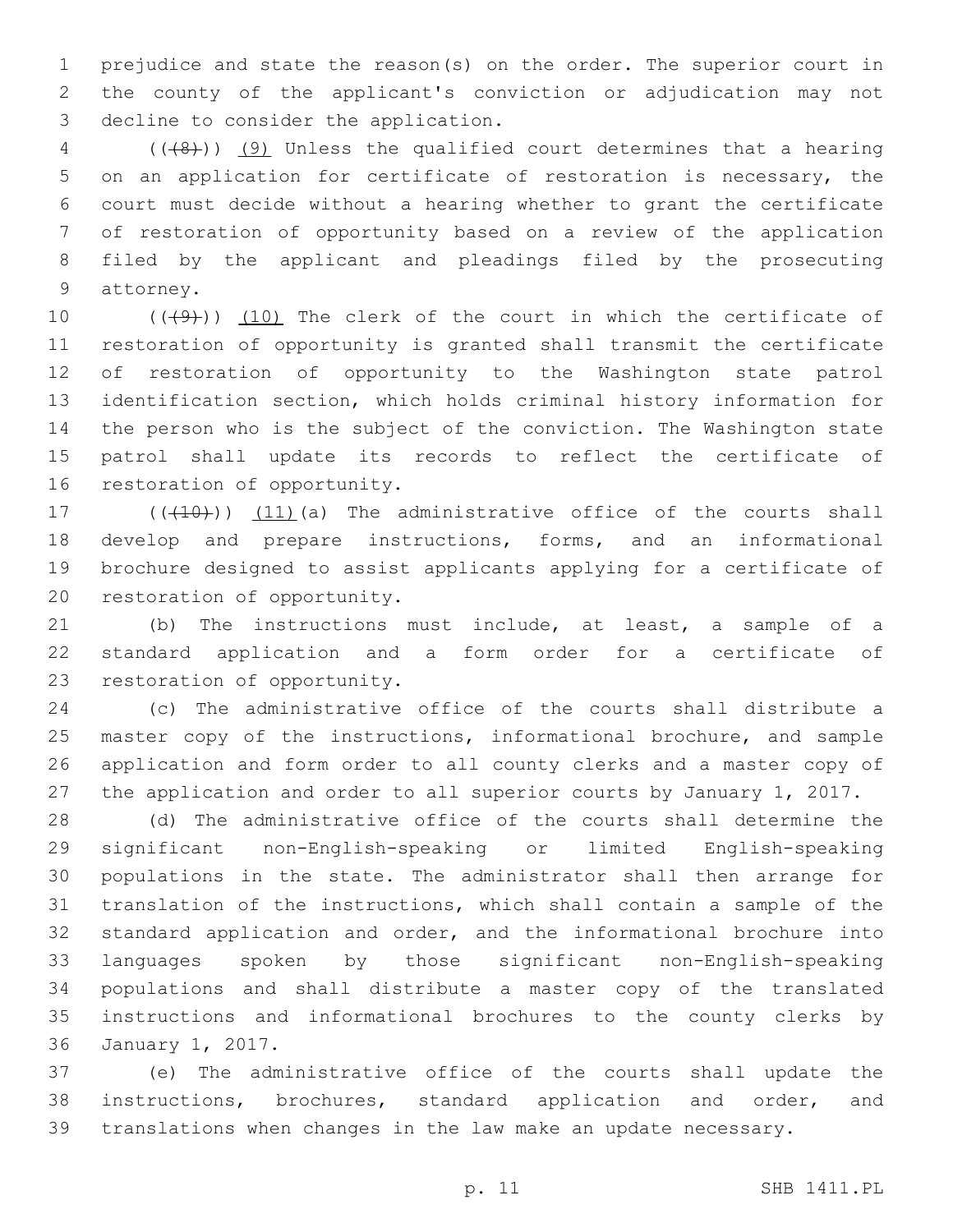**Sec. 4.** RCW 43.20A.710 and 2020 c 270 s 10 are each amended to 2 read as follows:

 (1) The secretary shall investigate the conviction records, pending charges and disciplinary board final decisions of:

 (a) Any current employee or applicant seeking or being considered for any position with the department who will or may have unsupervised access to children, vulnerable adults, or individuals with mental illness or developmental disabilities. This includes, but is not limited to, positions conducting comprehensive assessments, financial eligibility determinations, licensing and certification activities, investigations, surveys, or case management; or for state positions otherwise required by federal law to meet employment 13 standards;

 (b) Individual providers as defined in RCW 74.39A.240 and providers who are paid by home care agencies to provide in-home services involving unsupervised access to persons with physical, mental, or developmental disabilities or mental illness, or to vulnerable adults as defined in chapter 74.34 RCW, including but not limited to services provided under chapter 74.39 or 74.39A RCW; and

 (c) Individuals or businesses or organizations for the care, supervision, case management, or treatment of children, persons with developmental disabilities, or vulnerable adults, including but not limited to services contracted for under chapter 18.20, 70.127, 70.128, 72.36, or 74.39A RCW or Title 71A RCW.24

 (2) The secretary shall require a fingerprint-based background check through both the Washington state patrol and the federal bureau of investigation as provided in RCW 43.43.837. Unless otherwise authorized by law, the secretary shall use the information solely for the purpose of determining the character, suitability, and competence 30 of the applicant.

 (3) Except as provided in subsection (4) of this section, an individual provider or home care agency provider who has resided in the state less than three years before applying for employment involving unsupervised access to a vulnerable adult as defined in chapter 74.34 RCW must be fingerprinted for the purpose of investigating conviction records through both the Washington state patrol and the federal bureau of investigation. This subsection applies only with respect to the provision of in-home services funded by medicaid personal care under RCW 74.09.520, community options program entry system waiver services under RCW 74.39A.030, or chore

p. 12 SHB 1411.PL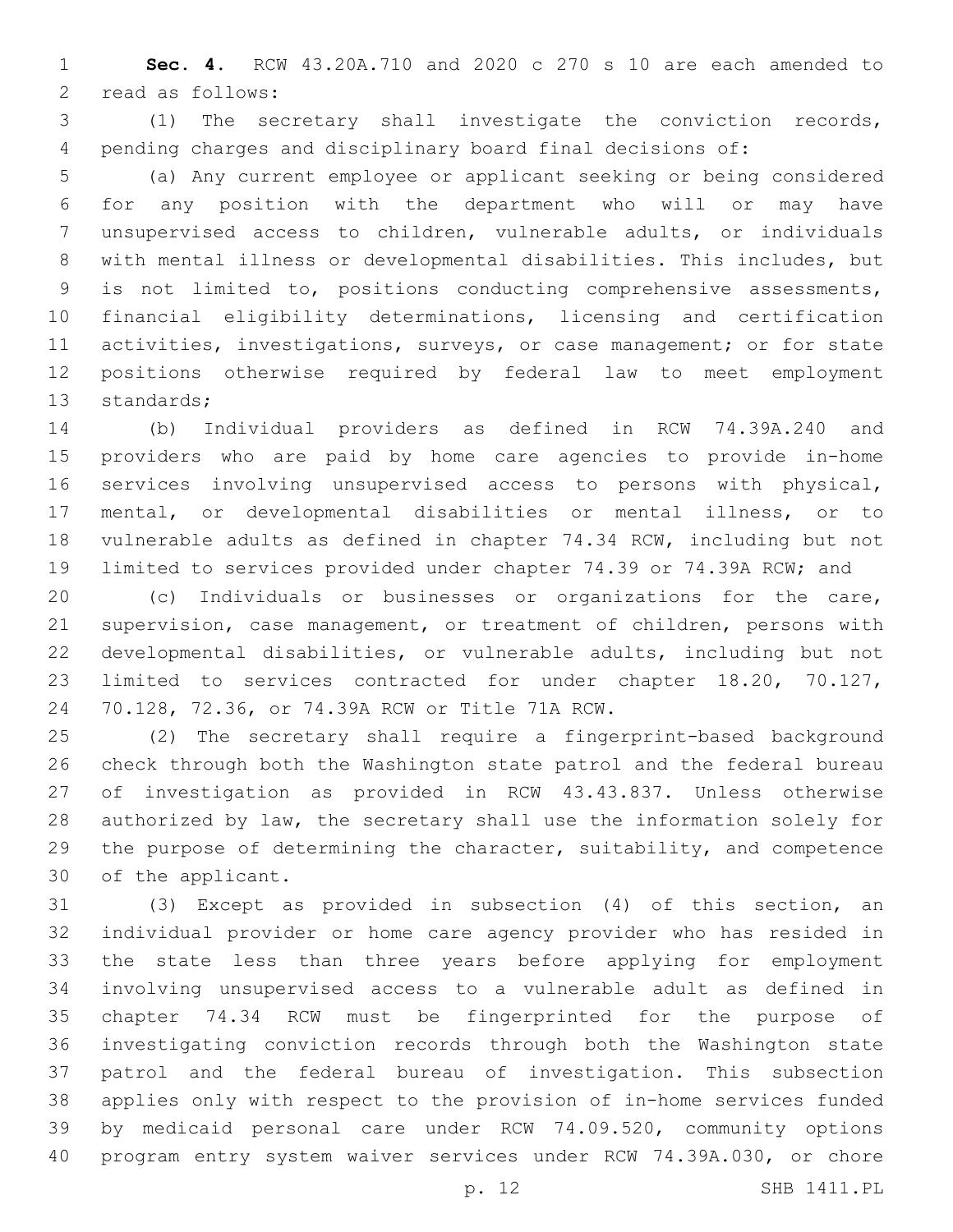services under RCW 74.39A.110. However, this subsection does not supersede RCW 74.15.030(2).2

 (4) Long-term care workers, as defined in RCW 74.39A.009, who are hired after January 7, 2012, are subject to background checks under RCW 74.39A.056, except that the department may require a background check at any time under RCW 43.43.837. For the purposes of this subsection, "background check" includes, but is not limited to, a fingerprint check submitted for the purpose of investigating conviction records through both the Washington state patrol and the 10 federal bureau of investigation.

 (5) An individual provider or home care agency provider hired to provide in-home care for and having unsupervised access to a vulnerable adult as defined in chapter 74.34 RCW must have no conviction for a disqualifying crime under RCW 43.43.830 and 43.43.842. An individual or home care agency provider must also have no conviction for a crime relating to drugs as defined in RCW 43.43.830. This subsection applies only with respect to the provision of in-home services funded by medicaid personal care under RCW 74.09.520, community options program entry system waiver services under RCW 74.39A.030, or chore services under RCW 74.39A.110.

 (6) The secretary shall provide the results of the state background check on long-term care workers, including individual providers, to the persons hiring them or to their legal guardians, if 24 any, for their determination of the character, suitability, and competence of the applicants. If the person elects to hire or retain an individual provider after receiving notice from the department that the applicant has a conviction for an offense that would disqualify the applicant from having unsupervised access to persons with physical, mental, or developmental disabilities or mental illness, or to vulnerable adults as defined in chapter 74.34 RCW, then the secretary shall deny payment for any subsequent services 32 rendered by the disqualified individual provider.

 (7) Criminal justice agencies shall provide the secretary such information as they may have and that the secretary may require for 35 such purpose.

 (8) Any person whose criminal history would otherwise disqualify 37 the person under this section or RCW 43.43.842, from a position which will or may have unsupervised access to children, vulnerable adults, or persons with mental illness or developmental disabilities shall 40 not be automatically disqualified if  $((the)$ ):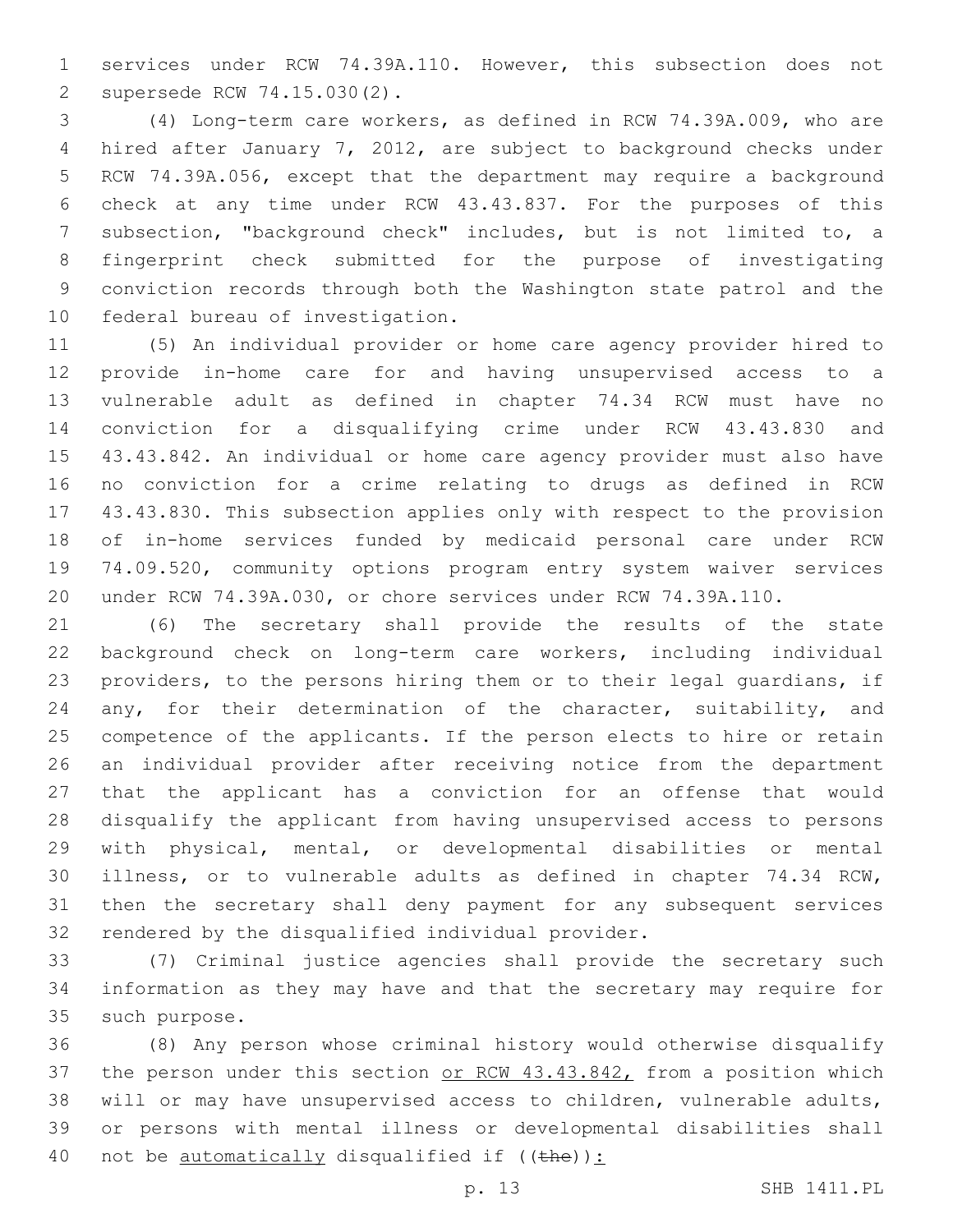(a) The department of social and health services reviewed the person's otherwise disqualifying criminal history through the department of social and health services' background assessment review team process conducted in 2002 and determined that such person 5 could remain in a position covered by this section( $\sqrt{2}$  or if the 6 otherwise disqualifying)  $\sum$ 

 (b) The conviction is no longer automatically disqualifying 8 pursuant to section 1 of this act;

 (c) The applicant has received a certificate of restoration of 10 opportunity for the convictions pursuant to RCW 9.97.020, and the department of social and health services has not disqualified the 12 applicant based on character, competence, and suitability review; or

13 (d) The conviction or disposition has been the subject of a 14 pardon, annulment, or other equivalent procedure.

 (9) The department may not consider any founded finding of physical abuse or negligent treatment or maltreatment of a child made pursuant to chapter 26.44 RCW that is accompanied by a certificate of parental improvement or dependency as a result of a finding of abuse or neglect pursuant to chapter 13.34 RCW that is accompanied by a certificate of parental improvement when evaluating an applicant or 21 employee's character, competency, and suitability pursuant to any background check authorized or required by this chapter, RCW 74.39A.056 or 43.43.832, or any of the rules adopted thereunder.

 **Sec. 5.** RCW 70.128.120 and 2015 c 66 s 2 are each amended to 25 read as follows:

 Each adult family home provider, applicant, and each resident manager shall have the following minimum qualifications, except that only applicants are required to meet the provisions of subsections  $(10)$  and  $(11)$  of this section:

30 (1) Twenty-one years of age or older;

 (2) For those applying after September 1, 2001, to be licensed as providers, and for resident managers whose employment begins after September 1, 2001, a United States high school diploma or high school equivalency certificate as provided in RCW 28B.50.536 or any English or translated government documentation of the following:

 (a) Successful completion of government-approved public or private school education in a foreign country that includes an annual average of one thousand hours of instruction over twelve years or no 39 less than twelve thousand hours of instruction;

p. 14 SHB 1411.PL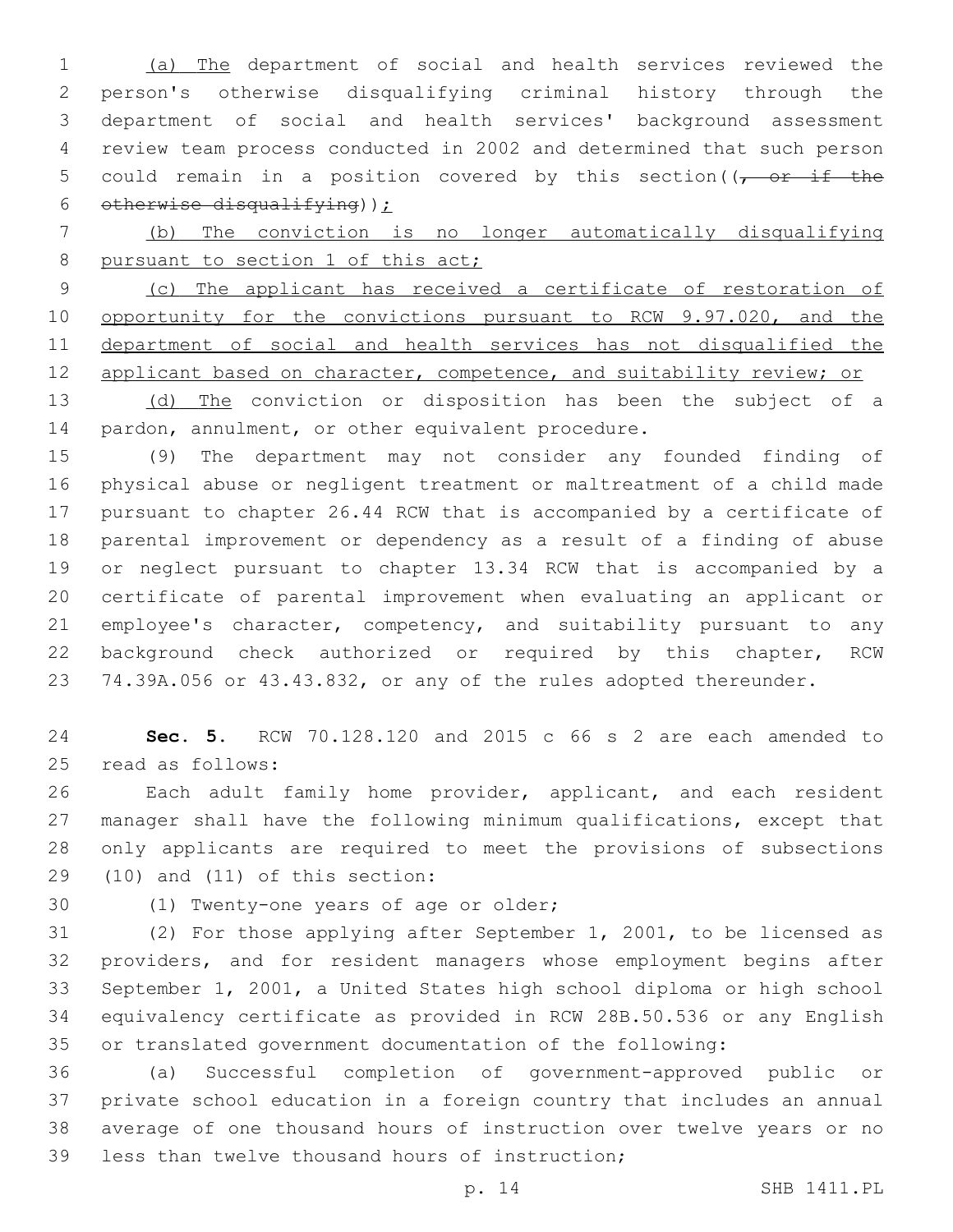(b) A foreign college, foreign university, or United States 2 community college two-year diploma;

 (c) Admission to, or completion of coursework at, a foreign university or college for which credit was granted;

 (d) Admission to, or completion of coursework at, a United States college or university for which credits were awarded;

 (e) Admission to, or completion of postgraduate coursework at, a 8 United States college or university for which credits were awarded; 9 or

 (f) Successful passage of the United States board examination for registered nursing, or any professional medical occupation for which 12 college or university education preparation was required;

(3) Good moral and responsible character and reputation;

 (4) Literacy and the ability to communicate in the English 15 language;

 (5) Management and administrative ability to carry out the 17 requirements of this chapter;

 (6) Satisfactory completion of department-approved basic training and continuing education training as required by RCW 74.39A.074, and 20 in rules adopted by the department;

 (7) Satisfactory completion of department-approved, or equivalent, special care training before a provider may provide 23 special care services to a resident;

 (8) Not ((been convicted of any crime that is disqualifying under 25 RCW 43.43.830 or 43.43.842, or department rules adopted under this 26 chapter, or been found to have abused, neglected, exploited, or abandoned a minor or vulnerable adult as specified in RCW 28  $74.39A.056(2)$ )) be disqualified by a department background check;

 (9) For those applying to be licensed as providers, and for resident managers whose employment begins after August 24, 2011, at least one thousand hours in the previous sixty months of successful, direct caregiving experience obtained after age eighteen to vulnerable adults in a licensed or contracted setting prior to operating or managing an adult family home. The applicant or resident manager must have credible evidence of the successful, direct caregiving experience or, currently hold one of the following professional licenses: Physician licensed under chapter 18.71 RCW; osteopathic physician licensed under chapter 18.57 RCW; osteopathic physician assistant licensed under chapter 18.57A RCW; physician assistant licensed under chapter 18.71A RCW; registered nurse,

p. 15 SHB 1411.PL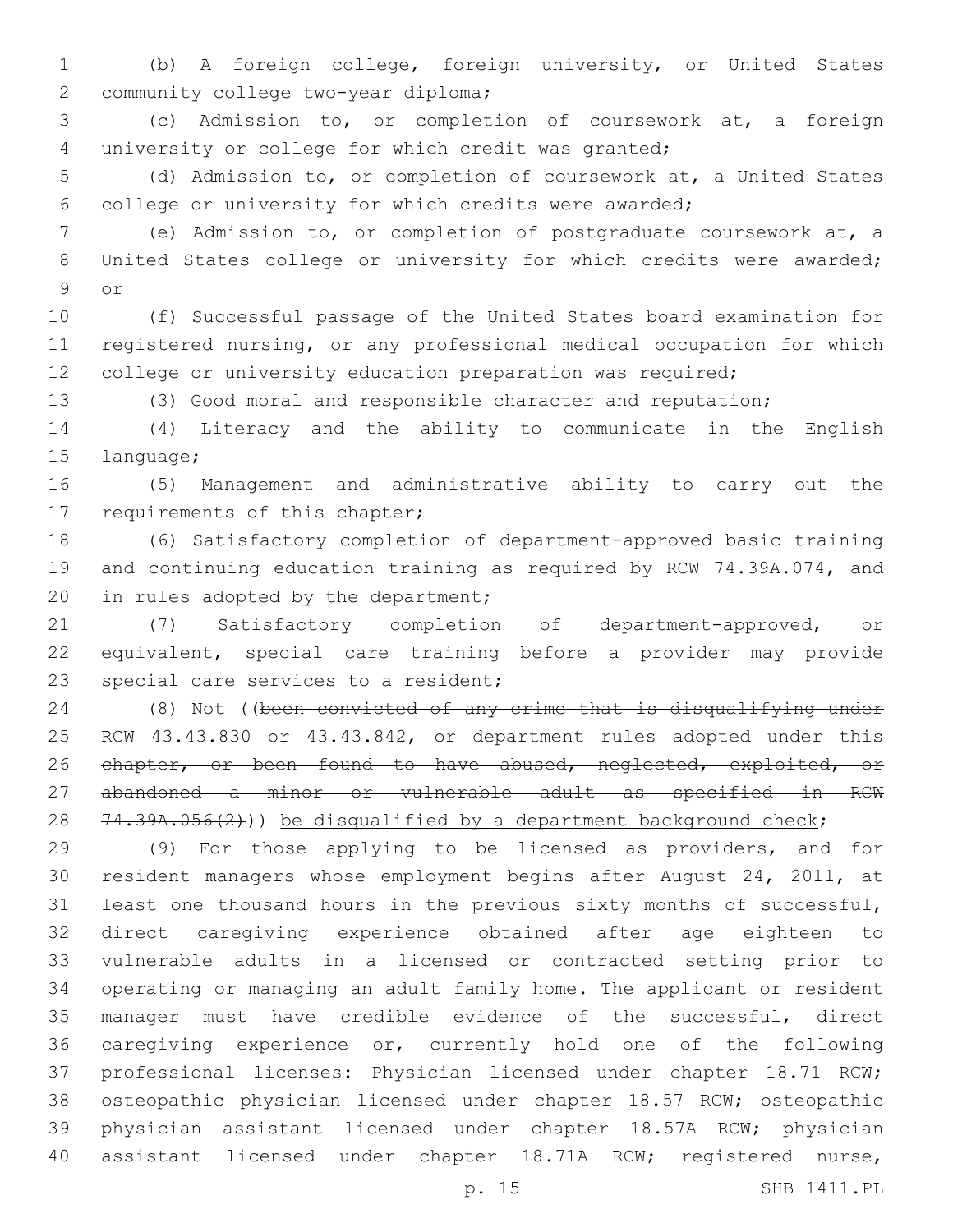advanced registered nurse practitioner, or licensed practical nurse 2 licensed under chapter 18.79 RCW;

 (10) For applicants, proof of financial solvency, as defined in 4 rule; and

 (11) Applicants must successfully complete an adult family home administration and business planning class, prior to being granted a license. The class must be a minimum of forty-eight hours of classroom time and approved by the department. The department shall promote and prioritize bilingual capabilities within available resources and when materials are available for this purpose. Under exceptional circumstances, such as the sudden and unexpected death of a provider, the department may consider granting a license to an applicant who has not completed the class but who meets all other requirements. If the department decides to grant the license due to exceptional circumstances, the applicant must have enrolled in or completed the class within four months of licensure.

 **Sec. 6.** RCW 70.128.120 and 2020 c 80 s 47 are each amended to 18 read as follows:

 Each adult family home provider, applicant, and each resident manager shall have the following minimum qualifications, except that only applicants are required to meet the provisions of subsections  $(10)$  and  $(11)$  of this section:

23 (1) Twenty-one years of age or older;

 (2) For those applying after September 1, 2001, to be licensed as providers, and for resident managers whose employment begins after September 1, 2001, a United States high school diploma or high school equivalency certificate as provided in RCW 28B.50.536 or any English or translated government documentation of the following:

 (a) Successful completion of government-approved public or private school education in a foreign country that includes an annual average of one thousand hours of instruction over twelve years or no 32 less than twelve thousand hours of instruction;

 (b) A foreign college, foreign university, or United States 34 community college two-year diploma;

 (c) Admission to, or completion of coursework at, a foreign university or college for which credit was granted;

 (d) Admission to, or completion of coursework at, a United States college or university for which credits were awarded;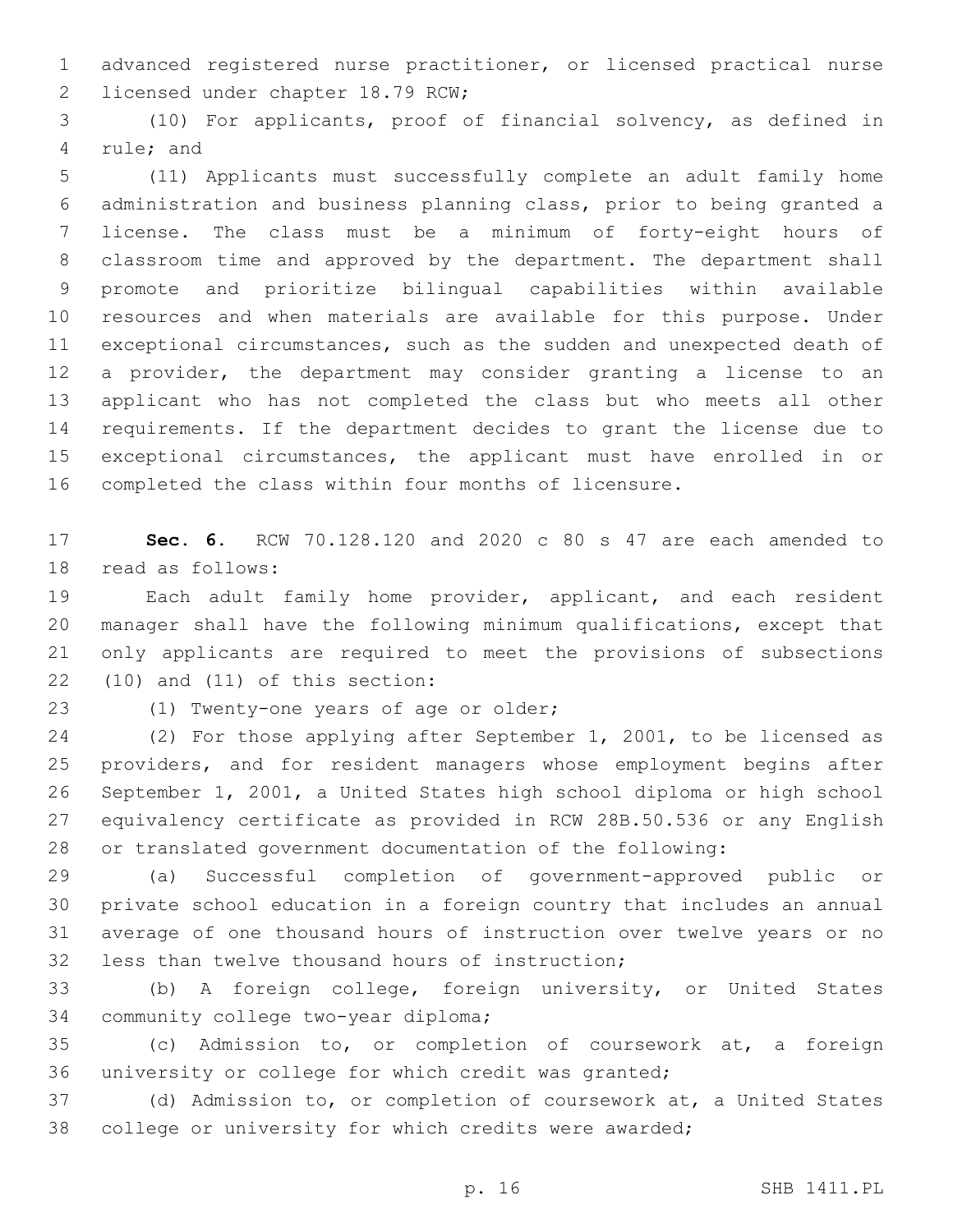(e) Admission to, or completion of postgraduate coursework at, a United States college or university for which credits were awarded; 3 or

 (f) Successful passage of the United States board examination for registered nursing, or any professional medical occupation for which college or university education preparation was required;

(3) Good moral and responsible character and reputation;

 (4) Literacy and the ability to communicate in the English 9 language;

 (5) Management and administrative ability to carry out the 11 requirements of this chapter;

 (6) Satisfactory completion of department-approved basic training and continuing education training as required by RCW 74.39A.074, and 14 in rules adopted by the department;

 (7) Satisfactory completion of department-approved, or equivalent, special care training before a provider may provide 17 special care services to a resident;

18 (8) Not ((been convicted of any crime that is disqualifying under RCW 43.43.830 or 43.43.842, or department rules adopted under this 20 chapter, or been found to have abused, neglected, exploited, or abandoned a minor or vulnerable adult as specified in RCW 22  $74.39A.056(2)$ )) be disqualified by a department background check;

 (9) For those applying to be licensed as providers, and for resident managers whose employment begins after August 24, 2011, at 25 least one thousand hours in the previous sixty months of successful, direct caregiving experience obtained after age eighteen to vulnerable adults in a licensed or contracted setting prior to operating or managing an adult family home. The applicant or resident manager must have credible evidence of the successful, direct caregiving experience or, currently hold one of the following professional licenses: Physician licensed under chapter 18.71 RCW; osteopathic physician licensed under chapter 18.57 RCW; physician assistant licensed under chapter 18.71A RCW; registered nurse, advanced registered nurse practitioner, or licensed practical nurse 35 licensed under chapter 18.79 RCW;

 (10) For applicants, proof of financial solvency, as defined in 37 rule; and

 (11) Applicants must successfully complete an adult family home administration and business planning class, prior to being granted a license. The class must be a minimum of forty-eight hours of

p. 17 SHB 1411.PL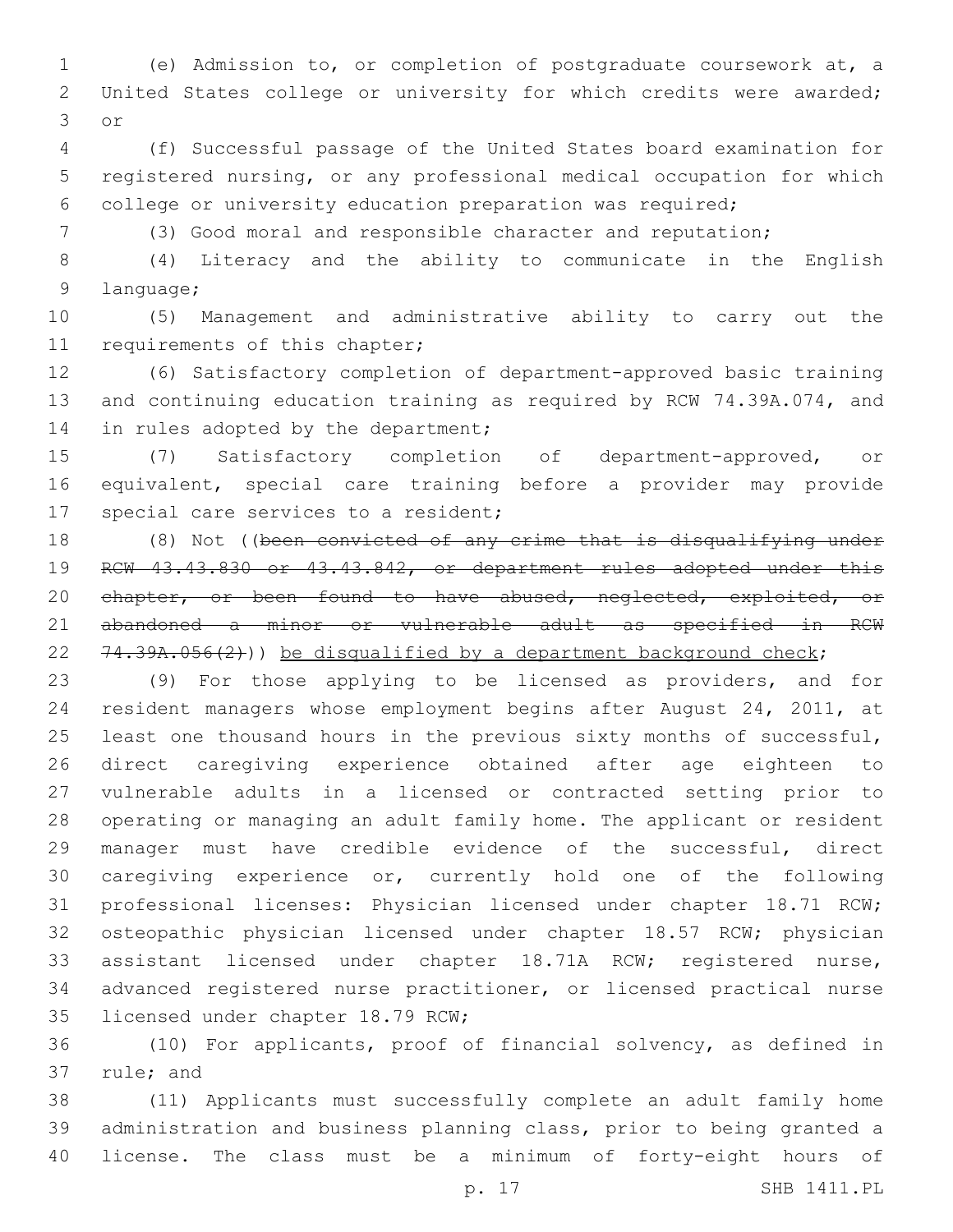classroom time and approved by the department. The department shall promote and prioritize bilingual capabilities within available resources and when materials are available for this purpose. Under exceptional circumstances, such as the sudden and unexpected death of a provider, the department may consider granting a license to an applicant who has not completed the class but who meets all other requirements. If the department decides to grant the license due to exceptional circumstances, the applicant must have enrolled in or completed the class within four months of licensure.

 **Sec. 7.** RCW 70.128.130 and 2019 c 80 s 1 are each amended to read as follows:11

 (1) The provider is ultimately responsible for the day-to-day 13 operations of each licensed adult family home.

 (2) The provider shall promote the health, safety, and well-being of each resident residing in each licensed adult family home.

 (3) Adult family homes shall be maintained internally and externally in good repair and condition. Such homes shall have safe and functioning systems for heating, cooling, hot and cold water, electricity, plumbing, garbage disposal, sewage, cooking, laundry, artificial and natural light, ventilation, and any other feature of 21 the home.

 (4) In order to preserve and promote the residential home-like nature of adult family homes, adult family homes licensed after 24 August 24, 2011, shall:

 (a) Have sufficient space to accommodate all residents at one 26 time in the dining and living room areas;

 (b) Have hallways and doorways wide enough to accommodate residents who use mobility aids such as wheelchairs and walkers; and

 (c) Have outdoor areas that are safe and accessible for residents 30 to use.

 (5) The adult family home must provide all residents access to resident common areas throughout the adult family home including, but not limited to, kitchens, dining and living areas, and bathrooms, to the extent that they are safe under the resident's care plan.

 (6) Adult family homes shall be maintained in a clean and sanitary manner, including proper sewage disposal, food handling, and 37 hygiene practices.

 (7) Adult family homes shall develop a fire drill plan for emergency evacuation of residents, shall have working smoke detectors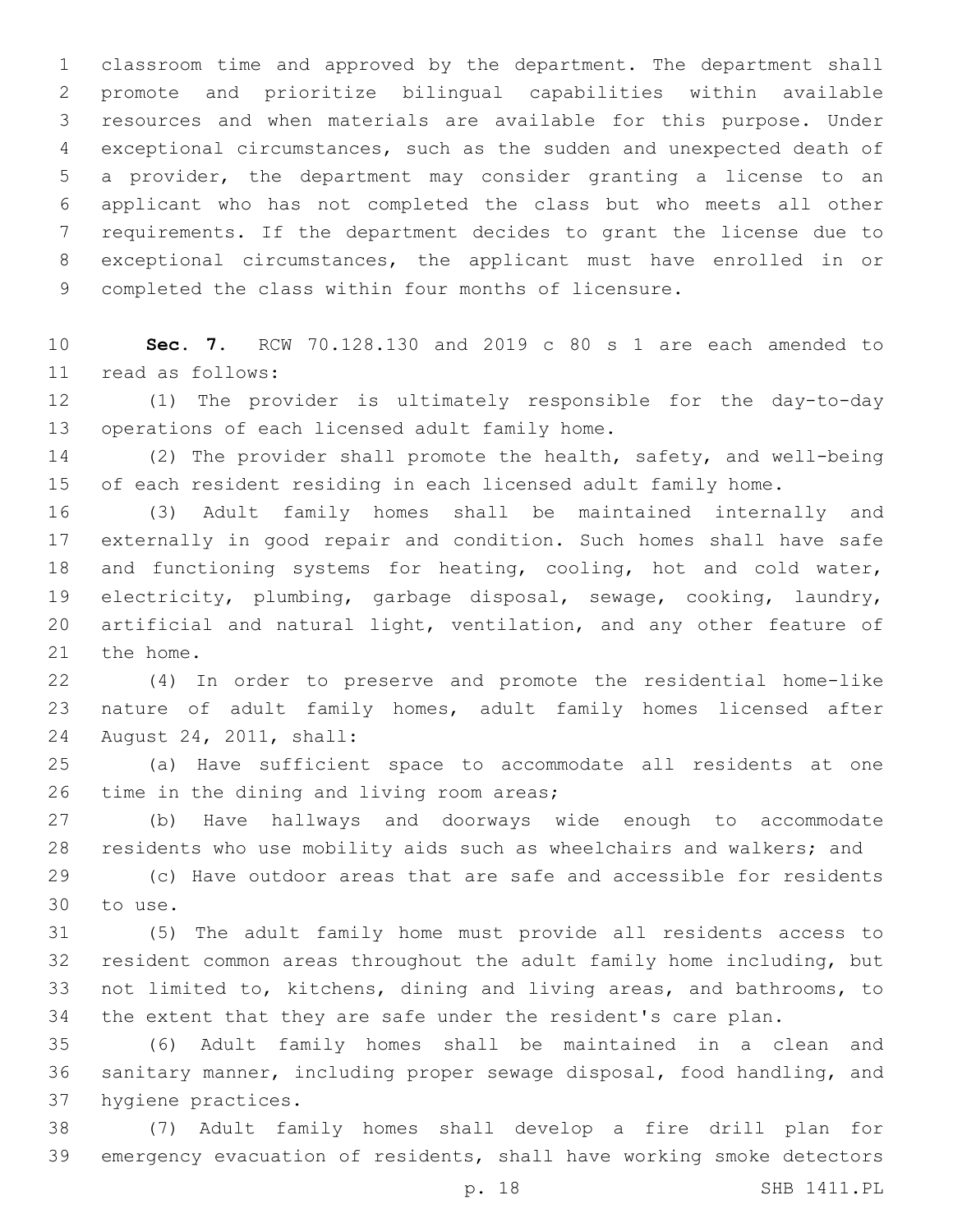in each bedroom where a resident is located, shall have working fire extinguishers on each floor of the home, and shall house nonambulatory residents on a level with safe egress to a public right-of-way. Nonambulatory residents must have a bedroom on the floor of the home from which the resident can be evacuated to a designated safe location outside the home without the use of stairs, elevators, chair lifts, platform lifts, or other devices as 8 determined by the department in rule.

 (8) The adult family home shall ensure that all residents can be safely evacuated from the home in an emergency as established by the department in rule. The rules established by the department must be developed in consultation with the largest organization representing 13 fire chiefs in the state of Washington.

 (9) Adult family homes shall have clean, functioning, and safe 15 household items and furnishings.

 (10) Adult family homes shall provide a nutritious and balanced diet and shall recognize residents' needs for special diets.

 (11) Adult family homes shall establish health care procedures for the care of residents including medication administration and 20 emergency medical care.

 (a) Adult family home residents shall be permitted to self-22 administer medications.

 (b) Adult family home providers may administer medications and deliver special care only to the extent authorized by law.

 (12) Adult family home providers shall either: (a) Reside at the adult family home; or (b) employ or otherwise contract with a qualified resident manager to reside at the adult family home. The 28 department may exempt, for good cause, a provider from the 29 requirements of this subsection by rule.

 (13) A provider will ensure that any volunteer, student, employee, or person residing within the adult family home who will 32 have unsupervised access to any resident shall not ((have been convicted of a crime listed under RCW 43.43.830 or 43.43.842, or been found to have abused, neglected, exploited, or abandoned a minor or vulnerable adult as specified in RCW 74.39A.056(2))) be disqualified by a department background check. A provider may conditionally employ a person pending the completion of a criminal conviction background inquiry, but may not allow the person to have unsupervised access to 39 any resident.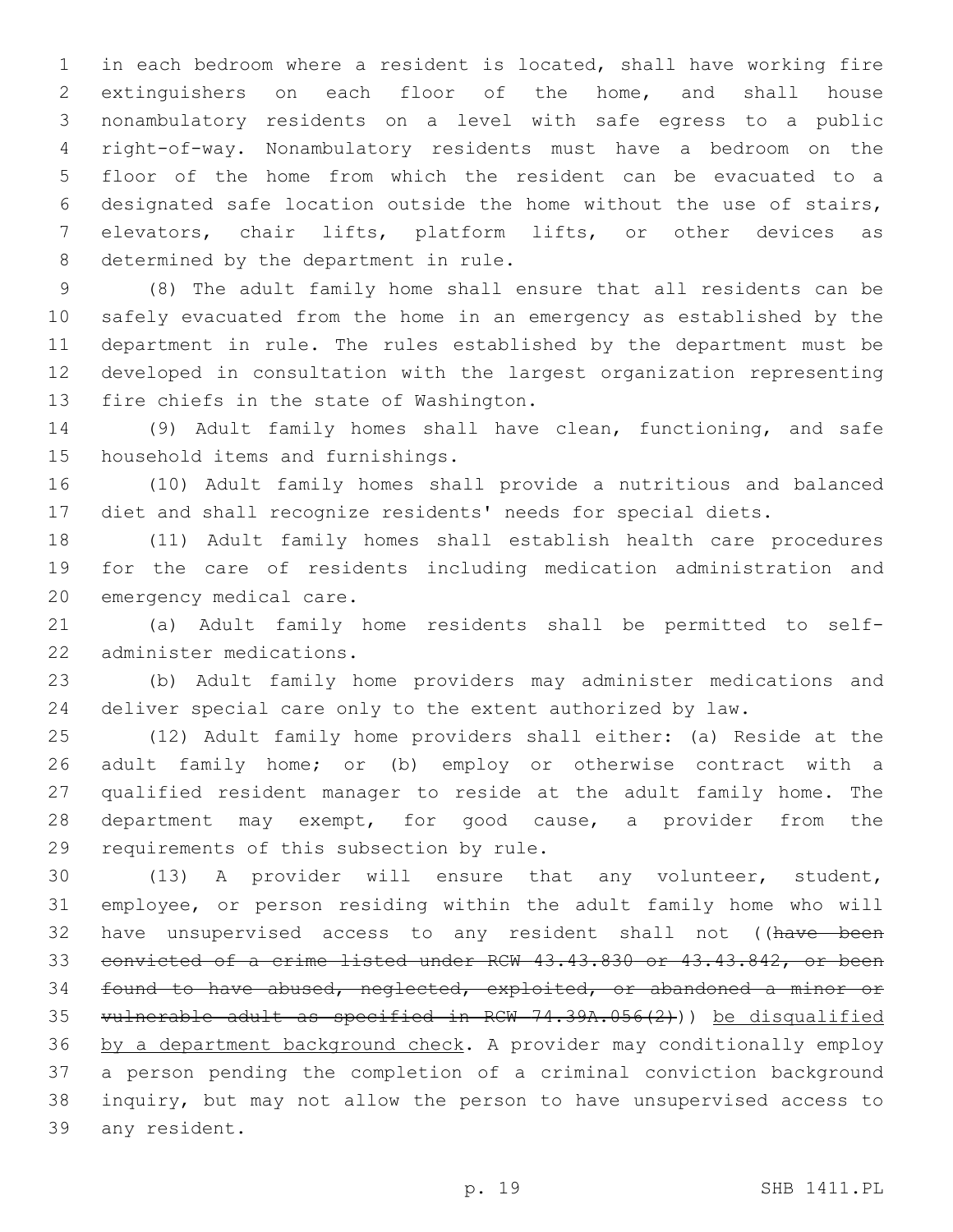(14) A provider shall offer activities to residents under care as 2 defined by the department in rule.

 (15) An adult family home must be financially solvent, and upon request for good cause, shall provide the department with detailed information about the home's finances. Financial records of the adult family home may be examined when the department has good cause to believe that a financial obligation related to resident care or 8 services will not be met.

 (16) An adult family home provider must ensure that staff are competent and receive necessary training to perform assigned tasks. Staff must satisfactorily complete department-approved staff orientation, basic training, and continuing education as specified by the department by rule. The provider shall ensure that a qualified 14 caregiver is on-site whenever a resident is at the adult family home; any exceptions will be specified by the department in rule. Notwithstanding RCW 70.128.230, until orientation and basic training are successfully completed, a caregiver may not provide hands-on personal care to a resident without on-site supervision by a person who has successfully completed basic training or been exempted from 20 the training pursuant to statute.

(17) The provider and resident manager must assure that there is:

 (a) A mechanism to communicate with the resident in his or her primary language either through a qualified person on-site or readily available at all times, or other reasonable accommodations, such as 25 language lines; and

 (b) Staff on-site at all times capable of understanding and speaking English well enough to be able to respond appropriately to emergency situations and be able to read and understand resident care 29 plans.

 NEW SECTION. **Sec. 8.** The department of social and health services and the department of health may adopt rules to implement this act.

 NEW SECTION. **Sec. 9.** If any part of this act is found to be in conflict with federal requirements that are a prescribed condition to the allocation of federal funds to the state, the conflicting part of this act is inoperative solely to the extent of the conflict and with respect to the agencies directly affected, and this finding does not affect the operation of the remainder of this act in its application

p. 20 SHB 1411.PL